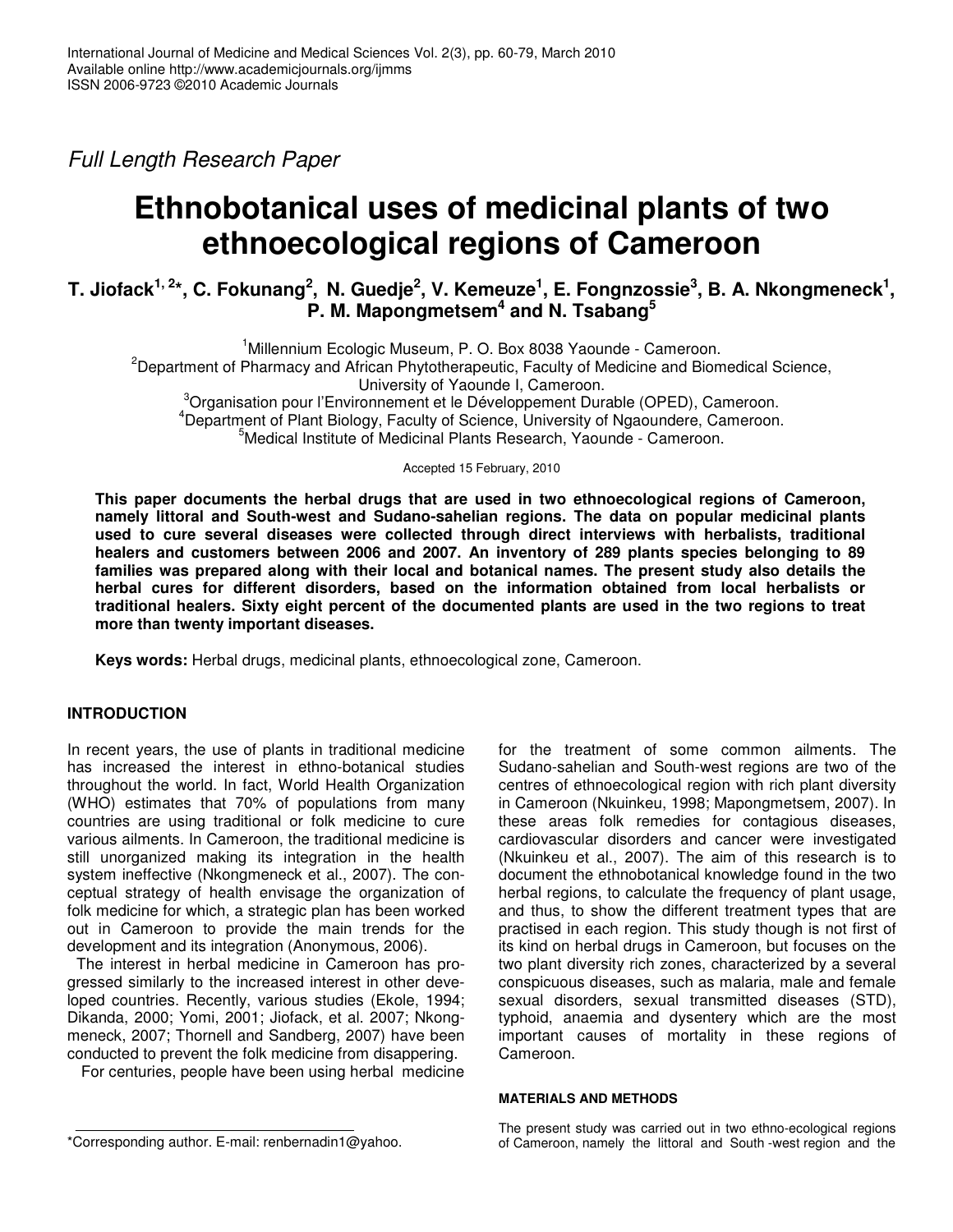

**Figure 1.** The research areas.

sudano-sahelian ethnoecological region (Figure 1). The littoral region is characterized by cool climate with temperature ranging between 12 and 28°C, while the sudano-sahelian region is a savannah region, characterized by hot climate with temperature varying between 25 and 38°C. Seventy five traditional healers were interviewed in the two regions. The plants listed in the appendix were collected from 10 villages and 4 herbal markets in these two regions. In the littoral region, dominant herbs sold in the markets were: *Azadirachta indica, Baillonella toxisperma, Dosternia mannii, Enantia chlorantha, Garcinia cola, Garcinia lucida, Newbouldia laevis, Pausinystalia johimbe* and *Prunus africana.* (Nkuinkeu et al., 2007); while in the sudano sahelian region, common herbs sold included *Afzelia africana, Carissa edulis, Chrysanthellum americanum, Crinum* sp*., Vernonia guineense, Nauclea vandergouchtii* and *Nauclea latifolia* (Mapongmetsem, 2007). The medicinal plants are harvested from places such as open areas, gallery forest, savannah bush, mangroves, farmlands and roadsides. The plant materials are sold as dried bunches in open or pre-packed mixtures or as fresh preparations. Consumers generally boil these plant materials to prepare ointments or mix them with other plants depending on their intended use. The information about herbal medicine is available from at least two sources. The first source is the old traditional medicine or *oral folklore* that is passed on from one generation to the next orally and the second source is scientific literature or herbals.

During the period of survey, herbalists, traditional healers, village elders and consumers in the study area were interviewed. The fresh and dried plant samples collected from various localities were authenticated using floras (Letouzey, 1983, 1986; Adjanohoun et al., 1996; Wilks and Issembé, 2000). Voucher specimens, in duplicates were deposited in the Ecologic Museum of Cameroon and the Botany and Ecology laboratory of University of Yaoundé I. During the survey marketed herbal plants were also surveyed. The popular medicinal herbs used for treating various ailments are denoted by asterisks according to their usage: low (\*), moderate (\*\*) and high (\*\*\*). All the plants inventoried are listed in Table 1 by their vernacular and botanical names, family, ailments for which it is used, plant parts used, mode of preparation and the therapeutic indication according to WHO (Anonymous, 2006).

# **RESULTS AND DISCUSSION**

The present study we documented 289 plants species belonging to 89 families commonly used for treating 220 pathologies or therapeutics indications (Table 1). Among these 34 plant species are sold by herbalists or recommended by main traditional healers to cure 54 local ailments (Table 2). The other 20 and recurrent diseases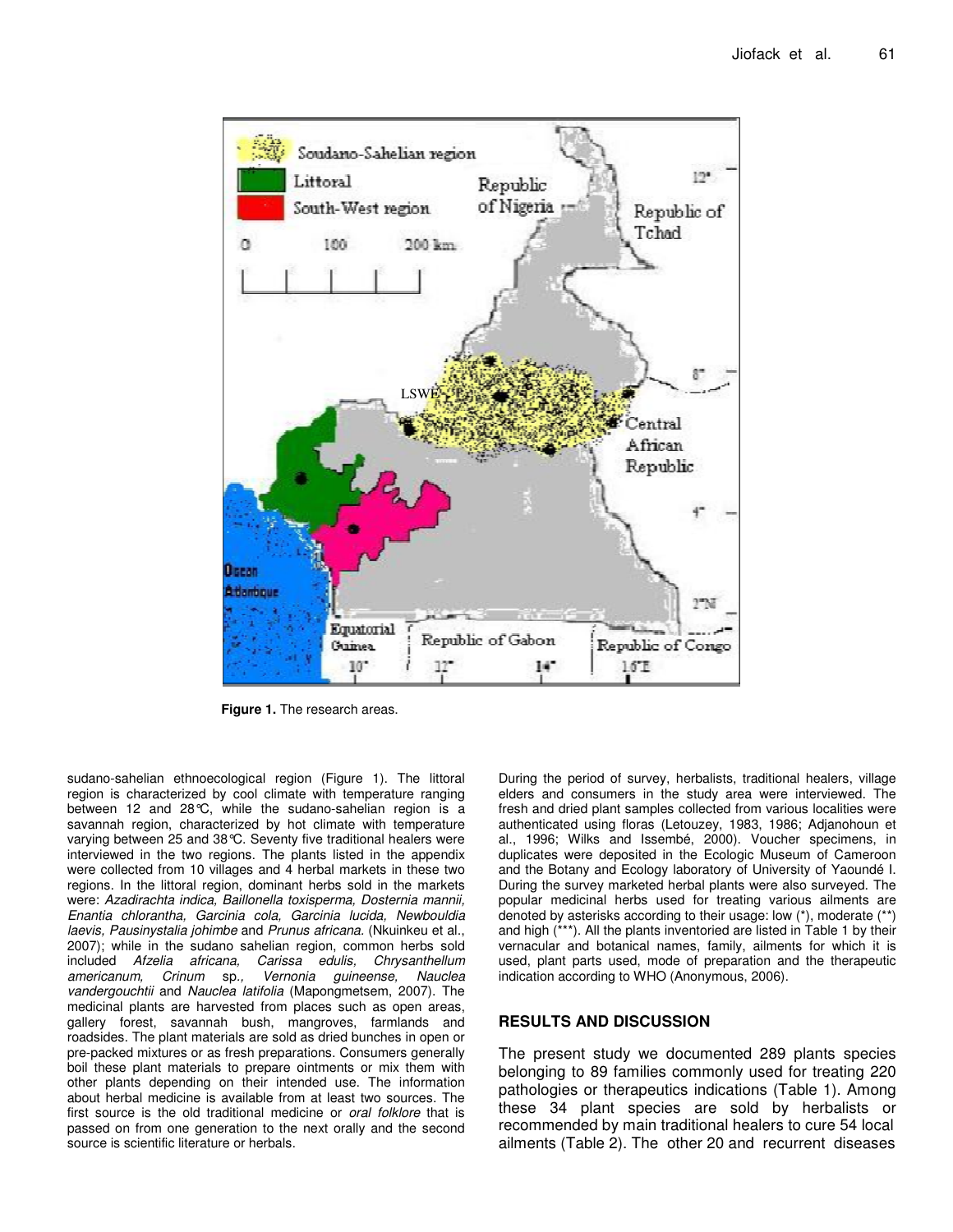**Table 1.** Check-list of medicinal plants inventoried in the Sudano-sahelian and South-west ethnoecological regions of Cameroon. (SW = Southwest and Littoral; SS = Sudano-sahelian region)

| Scientific names of<br>plants         | <b>Families</b>              | Vernacular names                                                                       | <b>Diseases</b>                                                                                         | <b>Parts used</b>                              | Mode of<br>preparation                  | <b>Useful</b><br>frequency | Region   |
|---------------------------------------|------------------------------|----------------------------------------------------------------------------------------|---------------------------------------------------------------------------------------------------------|------------------------------------------------|-----------------------------------------|----------------------------|----------|
| Abrus precatorius                     | Fabaceae<br>(Papillionaceae) | Disola wombe<br>(Douala)                                                               | Cough, catarrh                                                                                          | Fruit, Leaves                                  | Decoction,<br>Infusion                  |                            | SW       |
| Acacia nilotica<br>Acacia polyacantha | Mimosaceae<br>Mimosaceae     | Gabde(fd)                                                                              | Gonococci<br>Fibroids,<br>gonococci                                                                     | Roots bark<br>Stem bark                        | Decoction<br>Maceration                 | $***$<br>$***$             | SS<br>SS |
| Acalipha sp.                          | Euphorbiaceae                |                                                                                        | toothache,<br>fever, dermatitis                                                                         | Leaves                                         | Decoction                               | $***$                      | SW       |
| Acanthus montanus                     | Acanthaceae                  | Pears testle:<br>Mecholechine<br>(Bakossi)                                             | Abdominal<br>pains, boils,<br>abscess                                                                   | Leaves                                         | Decoction                               | $***$                      | SW       |
| Acmella caurlirhiza                   | Asteraceae                   | Medmekube<br>(Bakossi)                                                                 | Typhoid, boils,<br>toothache                                                                            | Fruits                                         | Maceration                              | $^{\star\star}$            | SW       |
| Adansonia digitata                    | Bombacaceae                  | Bolo (fd)                                                                              | Filariasis                                                                                              | Exocarp                                        | Powder                                  | $***$                      | SS       |
| Aframomum flavum                      | Zingiberaceae                |                                                                                        | Wounds                                                                                                  | Fruit                                          | Powder,<br>Plasters                     | $***$                      | SW       |
| Aframomum limbatum                    | Zingiberaceae                | Litondo-tondo<br>(Bakweri)                                                             | Wounds                                                                                                  | Fruit, Leaves                                  | Plasters                                | $***$                      | SW       |
| Aframomum<br>melegueta                | Zingiberaceae                | Alligator pepper;<br>Ketchou (Bangante)<br>Ndôn (Bassa)<br>Ndondo'a mounda<br>(Douala) | Magnifies the<br>uses of other<br>medicines,<br>typhoid, infected<br>wound,<br>stimulant,<br>amoebiasis | Seeds,<br>Leaves,<br>Rhizome,<br>Fruits, Roots | Decoction,<br>Powder                    | $***$                      | SW       |
| Afzelia africana                      | Caesalpiniaceae              | Pectohi (fd)                                                                           | Pharyngitis                                                                                             | Seeds                                          | Calcinations<br>and squeeze<br>in water | $***$                      | SS       |
| Afzelia bipindensis                   | Caesalpiniaceae              | boking (Douala);<br>Noempa (Bassa)                                                     | Ear ache                                                                                                | <b>Bark</b>                                    | Decoction                               | $***$                      | SW       |
| Agelanthus djurensis                  | Loranthaceae                 | African mistle toe                                                                     | Menopause,<br>cancer, fibroids                                                                          | Leaves                                         | Decoction                               | $***$                      | SW       |
| Ageratum conyzoides                   | Asteraceae                   | King grass,<br>libolikane (Mbo),<br>Ewuda nyo na nyo                                   | Headache,<br>Poison, quick<br>delivery,<br>gastritis                                                    | Leaves                                         | Decoction                               | $***$                      | SW       |
| Albizia adianthifolia                 | Caesalpiniaceae              | Barzain (boum)                                                                         | sterility in<br>women                                                                                   | Leaves, Bark<br>and roots                      | Decoction                               | ***                        | SS       |
| Albizia zygia                         | Caesalpiniaceae              | Esaka (Bakweri)                                                                        | Boils,<br>diarrhoea.<br>fracture                                                                        | Stem, leaves                                   | Decoction                               | $***$                      | SW       |
| Alchornea cordifolia                  | Euphorbiaceae                | Dibobonji (Douala),<br>Mokumbukumbu<br>(Oroko)                                         | Toothache, ear<br>ache, excess<br>amniotic fluid                                                        | Stem, Bark                                     | Decoction                               | $***$                      | SW       |
| Alchornea floribunda                  | Euphorbiaceae                | Jondi-nga (Bakweri)                                                                    | Anaemia,<br>lumbago,<br>arthritis, hernia,<br>oedema                                                    | Stem, Leaves Maceration                        |                                         | $^{\star\star}$            | SW       |
| Allium cepa                           | Liliaceae                    | Onion                                                                                  | Sexual<br>weakness,<br>rheumatism                                                                       | Rhizome                                        | Decoction                               | $***$                      | SW       |
| Allium sativum                        | Liliaceae                    | Garlic                                                                                 | Hypertension                                                                                            | Rhizome                                        | Decoction                               | $***$                      | SW       |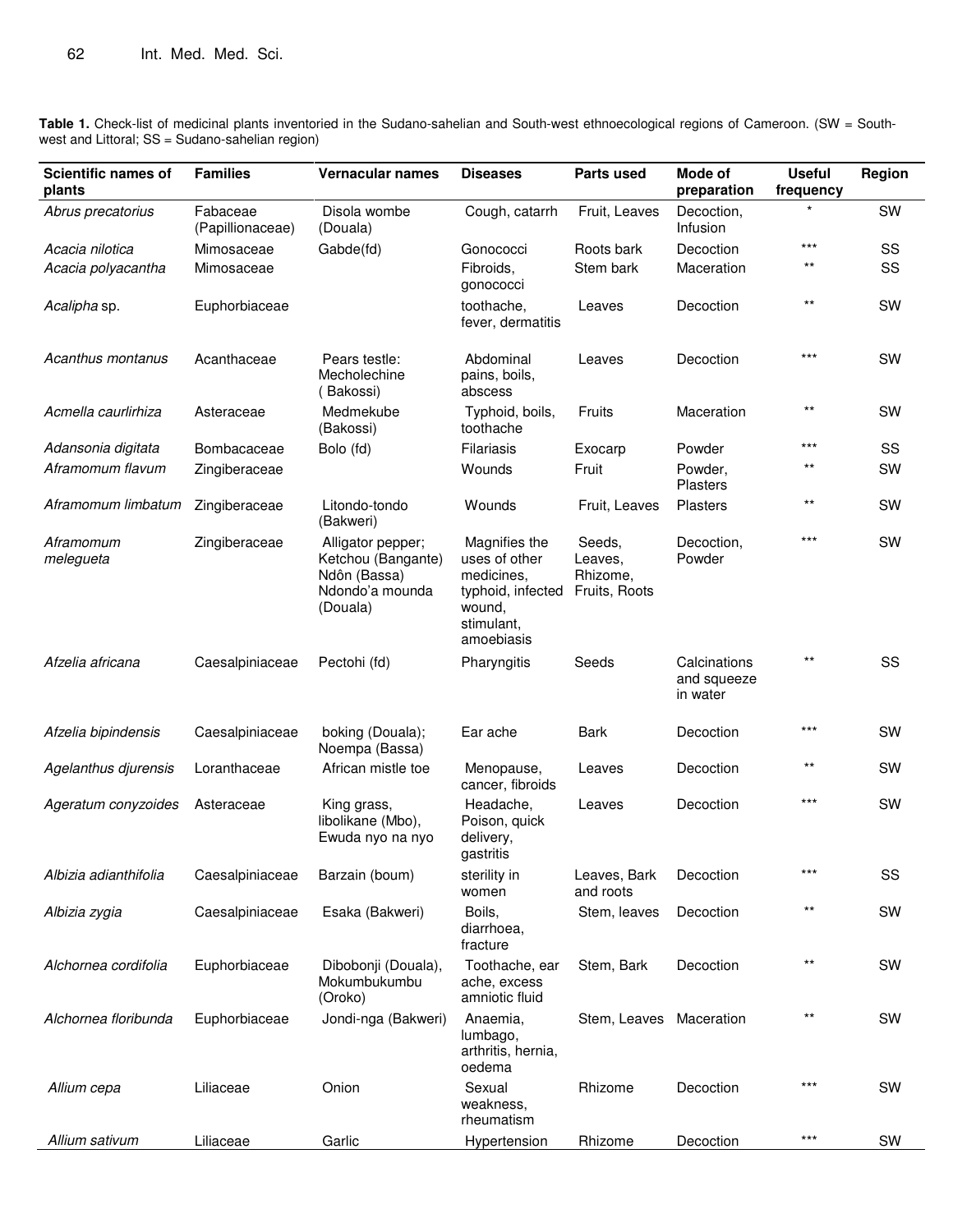| Allophyllus<br>africanus         | Sapindaceae   |                                     | Sores                                                                              | Leaves                 | Powder                        | $\star$  | SS |
|----------------------------------|---------------|-------------------------------------|------------------------------------------------------------------------------------|------------------------|-------------------------------|----------|----|
| Aloe Vera                        | Liliaceae     | Aloe; Achang de-<br>chiog (Bakossi) | Malaria,<br>wounds,<br>dermatitis.<br>poisoning                                    | Leaves                 | Decoction                     | $***$    | SW |
| Aloe sp.                         | Liliaceae     |                                     | ovarian cyst                                                                       | Leaves                 | Maceration,<br>Infusion       | $***$    | SS |
| Alsodeiopsis<br>weissenborniana  | Icacinaceae   | Isangi (Bakweri)                    | STDs,<br>headache,<br>fever                                                        | Leaves                 | Infusion                      | $***$    | SW |
| Alstonia boonei                  | Apocynaceae   | Wokuka (Bakweri)                    | Malaria,<br>fracture,<br>worms,<br>lactation failure,<br>chest pains,<br>diarrhoea | Bark, Latex,<br>Leaves | Decoction                     | $***$    | SW |
| Ambligonocarpus<br>andongensis   | Mimosaceae    | Kassi (Mboum),<br>Yake (Fd)         | Hypertension                                                                       | Seeds                  | Boiling                       | $^\star$ | SS |
| Amorphophallus<br>sp.            | Araceae       | Si'i (dii)                          | Impotence                                                                          | Whole plant            | Cooking<br>with young<br>cock | $***$    | SS |
| Ampelocissus<br>africana         | Vitaceae      |                                     | dysmenorrhoea                                                                      | Roots                  | Decoction                     | $***$    | SS |
| Annona<br>senegalensis           | Annonaceae    | Doukouhi (fd)                       | gastritis, snake<br>bite, Impotence                                                | Roots                  | Decoction                     | $***$    | SS |
| Anogeissus<br>leiocarpus         | Combretaceae  | Cojoli (fd)                         | Amoebiasis                                                                         | Stem bark              | Powder                        |          | SS |
| Anthocleista<br>vogelii          | Loganiaceae   | Ekoka ngowa<br>(Bakweri)            | Diabetes,<br>wounds,<br>inflammations,<br><b>STDs</b>                              | Stem bark,<br>leaves   | Decoction                     | $***$    | SW |
| Arachis hypogea                  | Fabaceae      | Birigi(fd)                          | cyst                                                                               | Seeds                  | Cooking                       | $***$    | SS |
| Artemisia annua                  | Asteraceae    | Mugwart                             | Malaria,<br>fatigue                                                                | Leaves,<br><b>Stem</b> | Infusion                      |          | SW |
| Artocarpus altitis               | Moraceae      | Bale (Bakweri)                      | Malaria,<br>typhoid,<br>haemorrhoids                                               | Fruits                 | Decoction                     | $***$    | SW |
| Asparagus<br>africana            | Liliaceae     |                                     | Oedema                                                                             | Leaves                 | Decoction                     |          | SS |
| Aspilia africana                 | Asteraceae    | Bwassa (Bakweri)                    | Fever, worms,<br>backage                                                           | Leaves,<br>Stem        | Decoction                     | $***$    | SW |
| Asystasia<br>gangetica           | Acanthaceae   | Esume choug<br>(Bakossi)            | Vomiting                                                                           | Whole plant            | Decoction                     | $***$    | SW |
| Azadirachta indica               | Meliaceae     | Dogoyaro; Neem                      | Malaria,<br>mosquito<br>repellent,<br>typhoid,<br>intestinal<br>worms.<br>diabetes | Seeds,<br>Leaves, Bark | Decoction                     | $***$    | SW |
| <b>Baillonella</b><br>toxisperma | Sapotaceae    | Njabe (Oroko)                       | Related to<br>child birth,<br>rheumatism                                           | Fruit, Bark            | Decoction                     | $***$    | SW |
| <b>Balanites</b><br>aegyptiaca   | Balanitaceae  | Tanni (fd)                          | Goitre                                                                             | Rips fruits            | Decoction                     | $***$    | SS |
| Bersama<br>abyssinica            | Melianthaceae |                                     | <b>STD</b>                                                                         | Leaves,<br>Roots       | Decoction                     | $***$    | SW |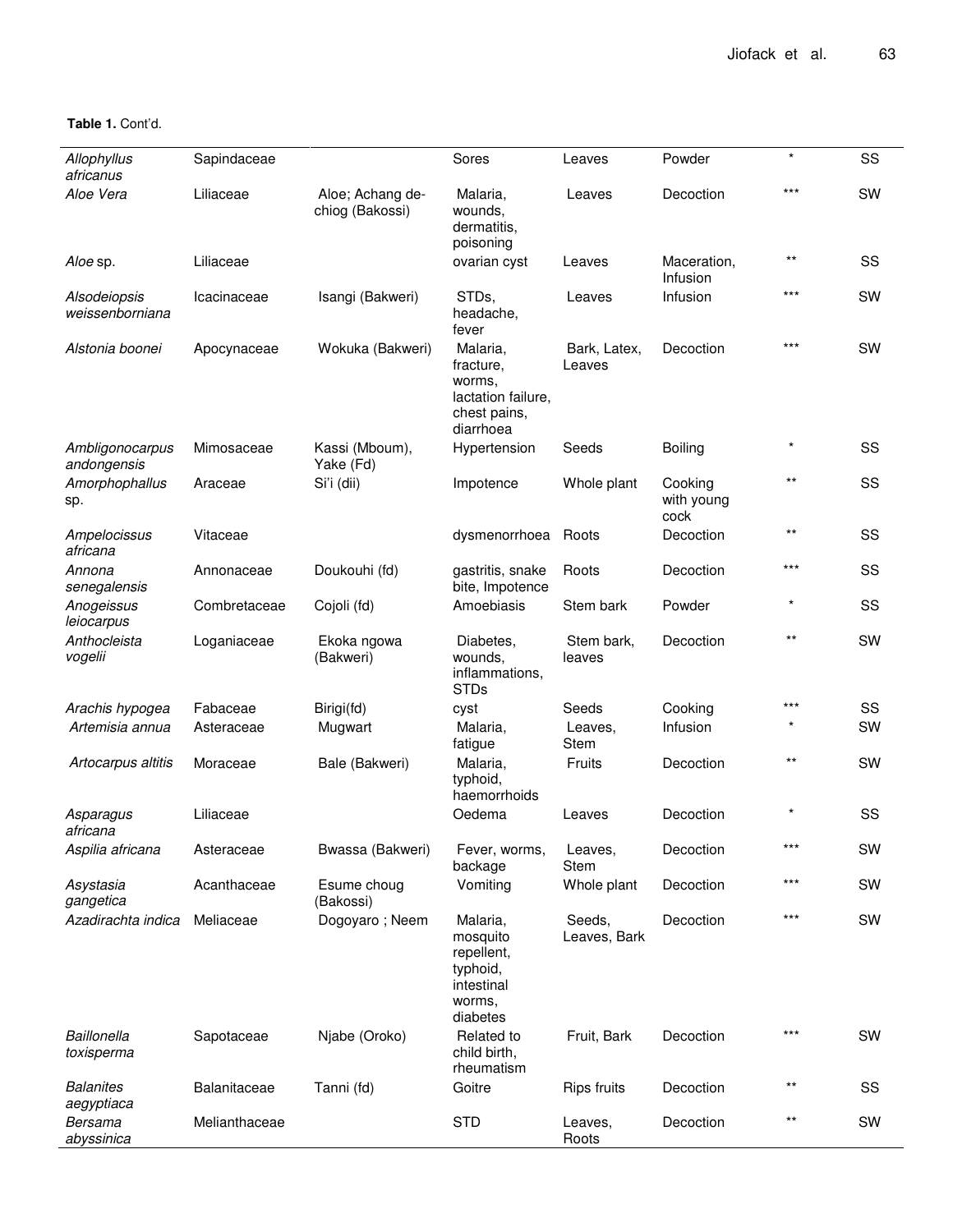| Begonia sp                 | Begoniaceae        | Njabe (Oroko)                                                                                 | Night poison                                                                                      | Fruit, Bark                 | Decoction                   | $\star$         | SW |
|----------------------------|--------------------|-----------------------------------------------------------------------------------------------|---------------------------------------------------------------------------------------------------|-----------------------------|-----------------------------|-----------------|----|
| Bidens sp                  | Asteraceae         | Black jack;<br>Kodekode (Bakossi)                                                             | Periodic fever,<br>malaria                                                                        | Leaves,<br>branches         | Decoction                   | $***$           | SW |
| Biophytum sp               | Oxallidaceae       | Life plant Chual<br>(Bakossi)                                                                 | Cough                                                                                             | Fruit, Leaves<br>, Bark     | Decoction                   | $***$           | SW |
| Bosweillia dalzielii       | Burseraceae        |                                                                                               | Syphilis                                                                                          | Roots bark                  | Decoction                   | $\star$         | SS |
| Bridelia ferruginea        | Euphorbiaceae      | Bouroubouhi (fd)                                                                              | arthritis, snake<br>bite, lumbago                                                                 | Roots                       | Decoction                   | $***$           | SS |
| Bridelia micrantha         | Euphorbiaceae      | Bwango (Bakweri)                                                                              | dermatitis.<br>conjunctivitis,<br>rheumatism                                                      | Whole plant                 | Powder                      | $***$           | SW |
| Bryophyllum<br>pinnatum    | Crassulaceae       | Yoka (Oroko), Elua-<br>lua (Bakweri)                                                          | Antiseptics, ear<br>and eye<br>infections, boils,<br>abscess.<br>headache,<br>cough               | Leaves,<br>Roots            | Maceration                  | $^{\star\star}$ | SW |
| Burkea africana            | Caesalpiniaceae    | Hyim (dii)                                                                                    | Impotence,<br>gonococci                                                                           | Roots                       | Chew<br>directly            | $\star$         | SS |
| Caladium bicolor           | Araceae            | Dinde la bedimo<br>(Douala)                                                                   | Vaginal<br>inflammation                                                                           | Leaves,<br>Tuber            | Decoction                   | $^\star$        | SW |
| Calotropis procera         | Asclepiadaceae     |                                                                                               | Scabies                                                                                           | Roots bark                  | Powder<br>mixed with<br>oil | $\star$         | SS |
| Canarium<br>schweinfurthii | <b>Burseraceae</b> | Bush plum; Libel<br>(Bakoko); Wotwa<br>(Bakweri); Héhé<br>(Bassa); Sao eyidi<br>(Douala)      | Gastritis,<br>asthma.<br>dermatitis                                                               | Leaves,<br>Bark,<br>Rhizome | Decoction                   | $***$           | SW |
| Capsicum<br>frutesens      | Solanaceae         | African bird pepper                                                                           | Purgative,<br>enhancer of<br>other herbs.<br>blood<br>circulation,                                | Fruits                      | Decoction                   | $***$           | SW |
| Carapa procera             | Meliaceae          | Hom (Bassa)                                                                                   | Rheumatism                                                                                        | Fruits                      | Decoction                   | $***$           | SW |
| Carica papaya              | Caricaceae         | Pawpaw; Pawpe<br>(Bakossi)                                                                    | Hypertension,<br>malaria, worm<br>expeller                                                        | Whole plant                 | Decoction                   | ***             | SW |
| Carissa edulis             | Apocynaceae        |                                                                                               | Malaria,<br>Typhoid                                                                               | Leaves, Fruits Decoction    |                             | $***$           | SS |
| Cassia<br>occidentalis     | Caesalpiniaceae    | Wonda bedimo<br>(Douala)                                                                      | Fever, typhoid,<br>laxative,<br>malaria                                                           | Seeds, Leafy<br>stem        | Decoction                   | $***$           | SW |
| Cassia alata               | Caesalpiniaceae    | Ringworm bush<br>Tasba (fd)                                                                   | Expels worms,<br>eyes worm<br>diseases, fever,<br>fast delivery,<br>yellow fever,<br>haemorrhoids | Leaves,<br>Roots            | Decoction                   | ***             | SW |
| Ceiba pentandra            | Bombacaceae        | Boma stick,<br>Nbeum(Mbo);<br>Njobwele(Bakossi);<br>Djôm (Bassa)<br>Bouma, Boumba<br>(Douala) | AIDS, chest<br>pains,<br>purgative, heart<br>palpitations,<br>diabetes,<br>gastritis              | Bark,<br>Leaves,<br>Roots   | Decoction                   | $***$           | SW |
| Centella asiatica          | Apiaceae           | Ehiog (Bakossi)                                                                               | Vomiting,<br>appendicitis                                                                         | Whole plant                 | Decoction                   | $***$           | SW |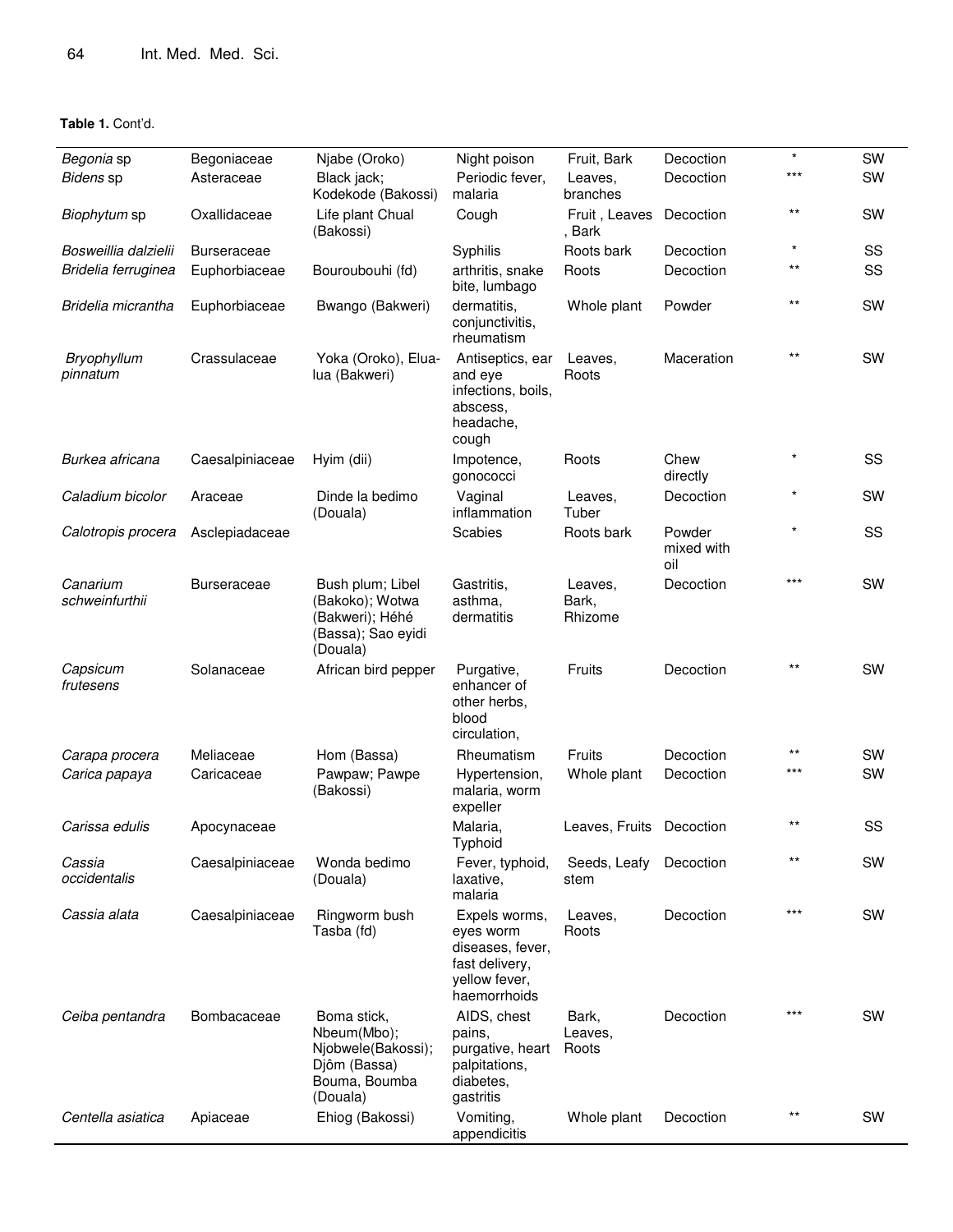| Cerathoca<br>sesamoïdes      | Cerathaceae    | Gouboudou (fd)                                                                                     | Cysts                                                                                                 | Whole plant                     | Cooking                       | $\star$         | SS        |
|------------------------------|----------------|----------------------------------------------------------------------------------------------------|-------------------------------------------------------------------------------------------------------|---------------------------------|-------------------------------|-----------------|-----------|
| Chlerodendrum<br>scandens    | Verbenaceae    | Musono mundene<br>(Douala)                                                                         | Convulsion                                                                                            | Leafy stem                      | Decoction                     |                 | SW        |
| Chromolaena<br>odorata       | Asteraceae     | Acha-casarra                                                                                       | Fresh wounds                                                                                          | Leaves, Sap                     | Plasters                      | $***$           | SW        |
| Chrysanthellum<br>americanum | Asteraceae     |                                                                                                    | Hepatitis, renal<br>lithiasis                                                                         | Aerial parts                    | Infusion                      | $^{\star\star}$ | SS        |
| Cinnamomum<br>verum          | Lauraceae      | cinnamon                                                                                           | Cough                                                                                                 | Bark                            | Decoction                     | $\ast$          | SW        |
| Cissus spp.                  | Vitaceae       | Gadal (fd)                                                                                         | Menstrual<br>disorders                                                                                | Roots                           | Decoction                     | $***$           | SS        |
| Citrus medica                | Rutaceae       | lime, lamassi<br>(Bangangte)                                                                       | Filariasis,<br>kidney<br>inflammation,<br>rheumatism                                                  | Fruits                          | Decoction                     | $***$           | SW        |
| Clausena anisata             | Rutaceae       | Jumba (Bakweri)                                                                                    | Gastroenteritis                                                                                       | Leaves stem                     | Decoction                     | $***$           | SW        |
| Cleome ciliata               | Capparaceae    | mbango (Douala)                                                                                    | Irregular<br>menstrual<br>cycle, breast<br>infections, heart<br>ache                                  | Leafy stem                      | Decoction                     | ***             | SW        |
| Coffea robusta               | Rubiaceae      | coffee                                                                                             | Modification of<br>child birth sex                                                                    | Flower                          | Decoction                     | $***$           | <b>SW</b> |
| Cola nitida                  | Sterculiaceae  | Bush cola; Bobe<br>(Bafaw); Ebeu<br>(Bakossi); Mbanga<br>(Bakweri) Garo<br>(Bassa)                 | Stimulant.<br>worm expeller,<br>gastritis,<br>rheumatism,<br>chest pains                              | Seed,<br>Leaves, Bark,<br>Roots | Eating                        | ***             | SW        |
| Combretum sp.                | Combretaceae   |                                                                                                    | Impotence                                                                                             | Roots bark                      | Powder                        | $\star$         | SS        |
| Commelina<br>benghalensis    | Commelinaceae  | Keyoum (Bikom);<br>Nkoleke (Bakossi)                                                               | Ease child<br>birth, ring<br>worms, typhoid,<br>blood clotting,<br>headache                           | Whole plant                     | Decoction                     | $***$           | SW        |
| Corchorus olitorius          | Tiliaceae      | Hausa kene-kene                                                                                    | Childbirth                                                                                            | Leaves                          | Infusion                      | $***$           | SW        |
| Cordia sp.                   | Boraginaceae   | Kolkolahi (fd)                                                                                     | Gonococci,<br>ovarian cyst                                                                            | Roots bark                      | Decoction                     |                 | SS        |
| Costus afer                  | Zingiberaceae  | Mwandando<br>(Douala)                                                                              | Conjunctivitis,<br>cough                                                                              | Leafy stem                      | Decoction                     | ***             | SW        |
| Coula edulis                 | Olacaceae      | Kombea (Bakweri);<br>Omôl (Bassa);<br>Voula (Douala);<br>Bokoumia<br>(Bakundu)<br>Koumoum (Bakoko) | Rheumatism,<br>dermatitis                                                                             | Fruits                          | Eating                        |                 | SW        |
| Crinum<br>purpurascens       | Amaryllidaceae | Linde-la-nganga<br>(Bakweri)                                                                       | Wounds,<br>dysentery, piles                                                                           | Tuber                           | Powder                        |                 | <b>SW</b> |
| Crinum sp.                   | Amaryllidaceae |                                                                                                    | Impotence                                                                                             | Whole plant                     | Cooking<br>with sheep<br>meat |                 | SS        |
| Crossopteryx<br>febrifuga    | Rubiaceae      | Golombi (fd)                                                                                       | Sterility in<br>women, ovarian<br>cyst,<br>threatened<br>abortion,<br>sterility in<br>women, syphilis | Fruits, Bark                    | Powder,<br>maceration         | ***             | SS        |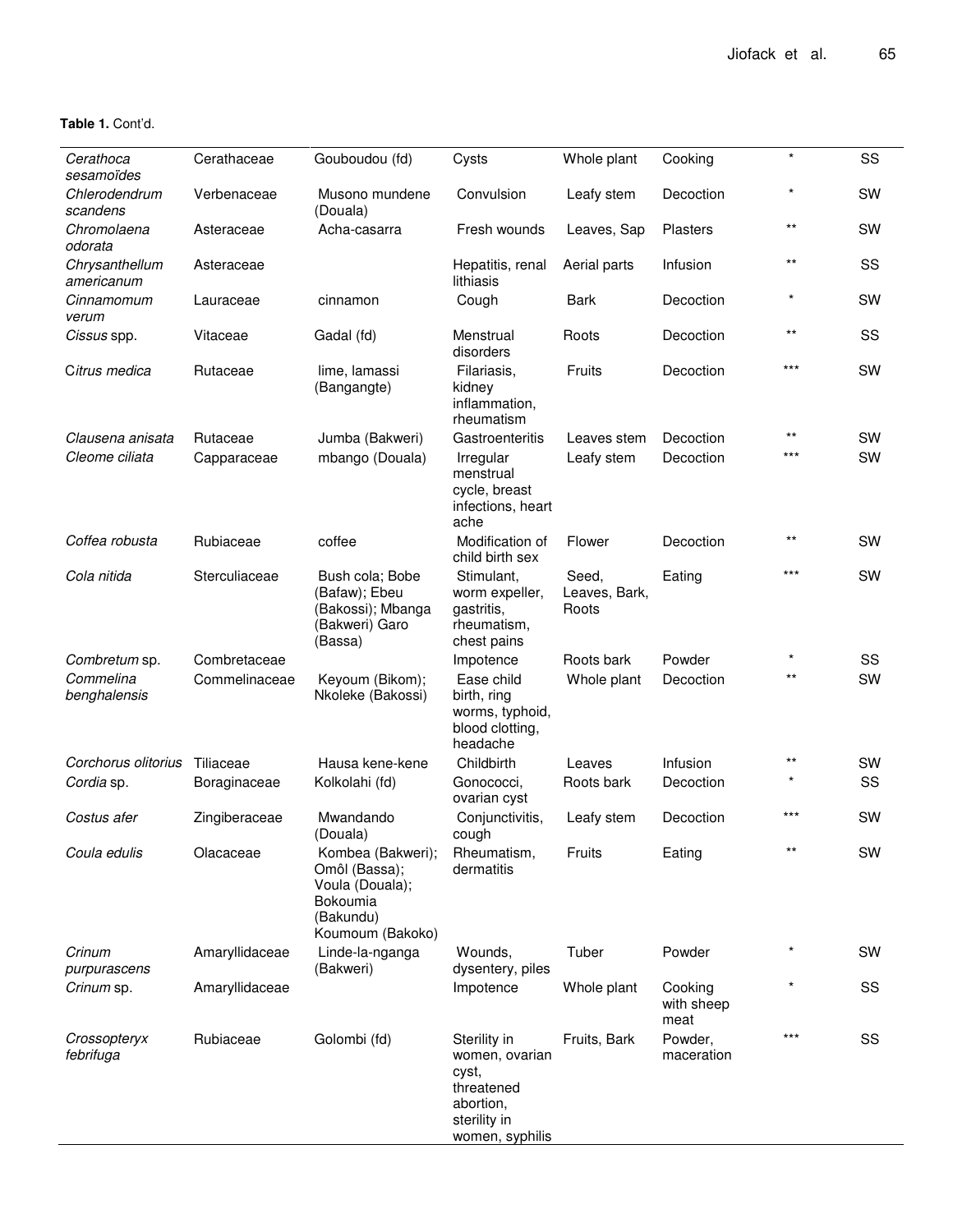| Crotalaria sp.                  | Fabaceae           |                                                               | Gastritis                                                        | Roots                  | Powder                                | $\star$ | SS |
|---------------------------------|--------------------|---------------------------------------------------------------|------------------------------------------------------------------|------------------------|---------------------------------------|---------|----|
| Croton<br>longiracemosus        | Euphorbiaceae      | Bwasaso                                                       | Measles,<br>gastritis,<br>dermatitis                             | Seed and<br>leaves     | Decoction                             | $***$   | SW |
| Crudia senegalis                | Caesalpiniaceae    | Enunmba Njou<br>(Douala)                                      | Ear ache,<br>antiseptics                                         | Leaves                 | Decoction                             | $***$   | SW |
| Cucurbita maxima                | Cucurbitaceae      | melon, monga<br>(Banen)                                       | Aphrodisiac,<br>sexual<br>stimulant                              | Leaves                 | Decoction                             |         | SW |
| Curcumis sp.                    | Cucurbitaceae      |                                                               | Cysts                                                            | Seeds                  | Cooking                               | $\star$ | SS |
| Cussonia barteri                | Araliaceae         |                                                               | Gonococci                                                        | Roots bark             | Decoction                             | $***$   | SS |
| Cymbopogon<br>citratus          | Poaceae            | Fever grass;<br>Mehang metea<br>(Bakossi)                     | Malaria,<br>typhoid, cough,<br>fever                             | Leaves                 | Decoction                             | ***     | SW |
| Cynodon dactylon                | Poaceae            | Bahama grass;<br>Semesm (Bakossi),<br>Nzezong (Bakossi)       | Dizziness,<br>hypertension,<br>rib pains                         | Leaves,<br>Bark, Roots | Decoction                             | $***$   | SW |
| Cyperus sp1.                    | Cyperaceae         |                                                               | Ovarian cyst,<br>sterility in<br>women                           | Whole plant            | Decoction                             |         | SS |
| Cyperus sp2.                    | Cyperaceae         |                                                               | Sterility in<br>women                                            | Roots                  | Cooking<br>with<br>groundnut<br>paste |         | SS |
| Dacryodes edulis                | <b>Burseraceae</b> | African plum; Sao<br>(Bakweri) Sas<br>(Bakoko) Sah<br>(Bassa) | Snake bite                                                       | Leaves                 | <b>Plasters</b>                       | $***$   | SW |
| Daniellia oliveri               | Caesalpiniaceae    | Karlahi(fd)                                                   | Wounds,<br>generalised<br>pains                                  | Stem bark              | Powder                                | $***$   | SS |
| Desmodium sp                    | Fabaceae           | Clover; Pee-<br>mbodeh (Bakossi)                              | Dysentery,<br>piles                                              | Stem,<br>Leaves        | Decoction                             |         | SW |
| Detarium<br>microcarpum         | Caesalpiniaceae    | Konkehi (fd)                                                  | Scabies                                                          | Roots bark             | Powder                                |         | SS |
| Dichrocephala<br>integrifolia   | Asteraceae         | Esysio-mboug<br>(Bakossi)                                     | Eyes worm<br>diseases,<br>conjunctivitis                         | Stem,<br>Leaves        | Decoction                             | $***$   | SW |
| Dichrostachys<br>glomerata      | Mimosaceae         |                                                               | Cysts                                                            | Seeds                  | Cooking                               |         | SS |
| Dioscorea<br>bulbifera          | Dioscoreaceae      | Haap (dii)                                                    | Insect bite,<br>poisoning                                        | Roots, Bulbs           | Decoction,<br>powder                  |         | SS |
| Diospyros sp                    | Ebenaceae          | Ebony, lamedjem<br>(Mbo)                                      | Deafness                                                         | Roots                  | Decoction                             | $***$   | SW |
| <b>Dissotis</b><br>rotundiflora | Melastomataceae    | Ewuda wanga<br>(Douala)                                       | Cough,<br>dysentery,<br>conjunctivitis,<br>enteritis,<br>catarrh | Leafy stem             | Decoction                             | $***$   | SW |
| Dorstenia mannii                | Moraceae           | Manpower (Bakossi)                                            | Sexual<br>stimulant                                              | Root                   | Decoction,<br>eating                  |         | SW |
| Dorstenia sp                    | Moraceae           | Manpower; Eseh-<br>emuseh (Bakossi)                           | Aphrodisiac,<br>sexual<br>stimulant                              | Root                   | Eating                                | $***$   | SW |
| Drynaria cordata                | Polypodiaceae      | Chick weed; Echim-<br>ekede (Bakossi)                         | Malaria,<br>diabetes                                             | Leaves, Root Decoction |                                       | $***$   | SW |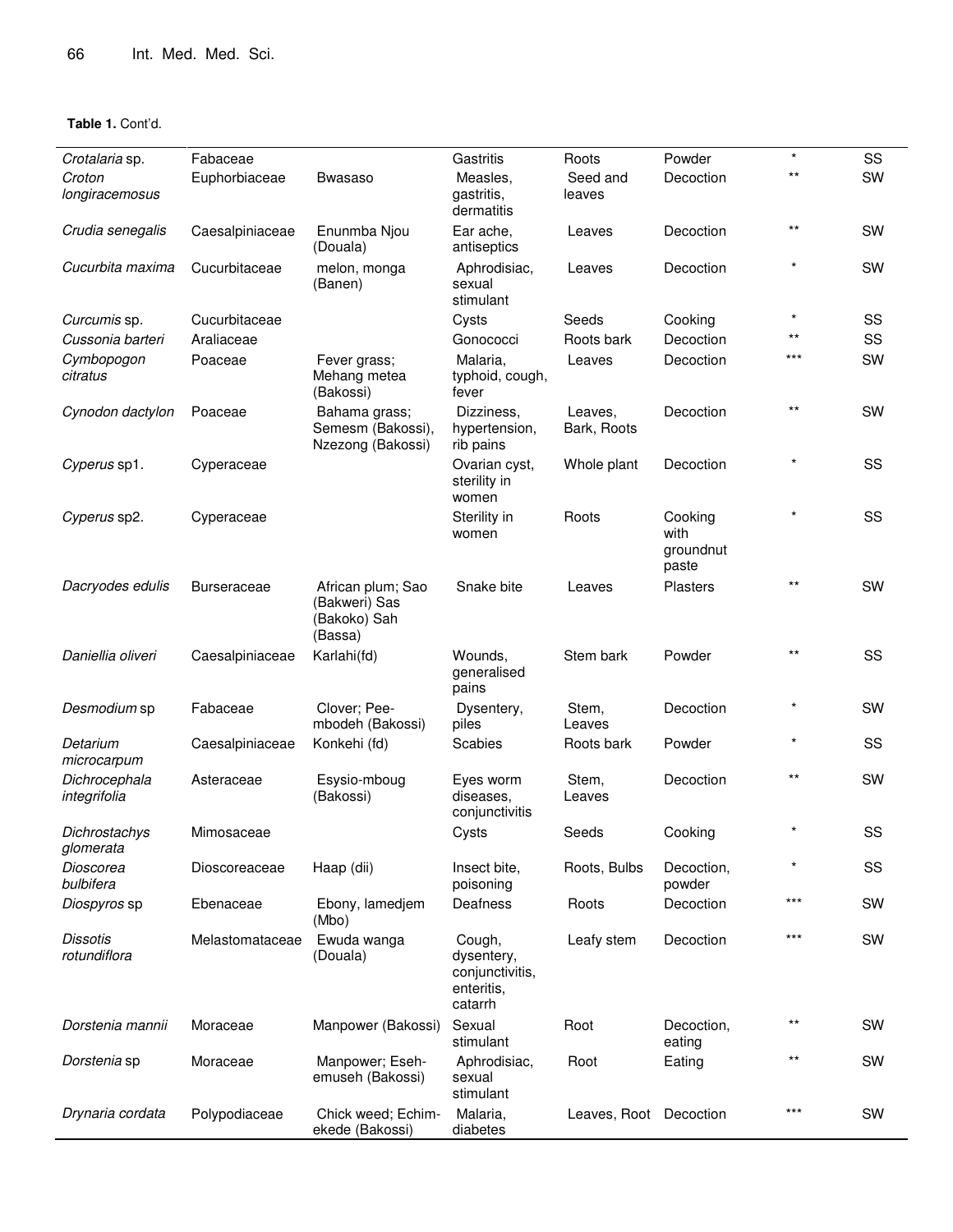| Ekebergia<br>senegalensis                      | Meliaceae     | Yongodack (dii)                                                                  | ovarian cyst                                                                                       | <b>Bark</b>            | Maceration                            | $\star$ | SS        |
|------------------------------------------------|---------------|----------------------------------------------------------------------------------|----------------------------------------------------------------------------------------------------|------------------------|---------------------------------------|---------|-----------|
| Elaeis guineensis                              | Arecaceae     | Oil palm                                                                         | Syphilis,<br>gonorrhoea                                                                            | Young palm<br>leaves   | Decoction                             | $***$   | SW        |
| Eleusine indica                                | Poaceae       | sinsin (Douala)                                                                  | Wound<br>dressing.<br>cough, fatigue                                                               | Whole plant            | Decoction                             |         | SW        |
| Elytraria marginata                            | Acanthaceae   | Mondo ma ngule<br>(Douala)                                                       | Wounds                                                                                             | Leaves                 | Powder                                | $\star$ | <b>SW</b> |
| Emilia coccinea                                | Asteraceae    | Emilia                                                                           | Gastritis, ear<br>ache,<br>convulsion                                                              | Leaves                 | Decoction                             | ***     | SW        |
| Enantia chlorantha                             | Annonaceae    | Yellow kanda                                                                     | Malaria                                                                                            | <b>Bark</b>            | Decoction                             | $***$   | SW        |
| Entada africana                                | Mimosaceae    | Faddewadou(fd)                                                                   | Dysentery,<br>Impotence                                                                            | <b>Bark</b>            | Sitzbath,<br>decoction                | $***$   | SS        |
| Entandophragma<br>angolense                    | Meliaceae     | Mahogany (boa)                                                                   | Diarrhoea,<br>bellyache                                                                            | <b>Bark</b>            | Decoction                             | $***$   | SW        |
| Eremomastax<br>speciosa                        | Acanthaceae   | Dibokuboku di mole<br>(Douala)                                                   | generalised<br>pains,<br>dermatitis                                                                | Leaves                 | Decoction                             | ***     | SW        |
| Eryngium foetidum                              | Apiaceae      | Camwood                                                                          | Abscess, boils                                                                                     | Leaves                 | Plasters                              | $\star$ | SW        |
| Erythrina excelsa                              | Fabaceae      | Esukusuku<br>(Bakweri)                                                           | Catarrh, arthritis                                                                                 | Stem,<br>Leaves        | Decoction                             | $***$   | SW        |
| Erythrina<br>sygmoidea                         | Fabaceae      |                                                                                  | Diarrhoea,<br>Impotence                                                                            | <b>Bark</b>            | Sitzbath,<br>decoction                | $***$   | SS        |
| Erythrococca<br>africana                       | Euphorbiaceae | Kinde (Bakweri)                                                                  | Gastritis,<br>dysentery                                                                            | Roots,<br>Leaves seeds | Decoction                             | $***$   | SW        |
| Eucalyptus<br>Camaldulensis                    | Myrtaceae     | Eucalyptus                                                                       | Cough, catarrh                                                                                     | Leaves                 | Decoction                             | $\star$ | SW        |
| Eulophia horsfalli                             | Orchidaceae   | Akwo Ikwog<br>(Bakossi)                                                          | <b>Bleeding piles</b>                                                                              | Stem bark              | Decoction                             |         | SW        |
| Euphorbia hirta                                | Euphorbiaceae | Ewuda manyongo<br>(Douala)                                                       | Diarrhoea,<br>gastritis,<br>diabetes.<br>dysentery<br>Rheumatism,<br>amoebiasis                    | Whole plant            | Decoction                             | ***     | SW        |
| Fadogia<br>cienkowski                          | Rubiaceae     |                                                                                  | Impotence                                                                                          | Stem bark              | Powder                                |         | SS        |
| Fagara<br>xanthoxyloides                       | Rutaceae      | Poussolock (fd)                                                                  | Ulcers                                                                                             | Roots bark             | Powder<br>mixed with<br>karity butter | $***$   | SS        |
| Ficus exasperata                               | Moraceae      | Joloso (Douala)                                                                  | Ear ache,<br>poisoning                                                                             | Leaves                 | Decoction                             | ***     | SW        |
| Ficus platyphylla                              | Moraceae      | Tchekehi (fd)                                                                    | Dysmenorrhoea                                                                                      | Stem bark              | Decoction                             |         | SS        |
| Gambeya africana<br>(Chrysopyllum<br>delevoyi) | Sapotaceae    | Yellow leaf, nzoueh<br>nfu (Bamileke)                                            | Malaria,<br>constipation,<br>typhoid                                                               | Fruit                  | Infusion                              | $***$   | SW        |
| Garcinia kola                                  | Clusiaceae    | Bitter cola; Wè<br>(Bassa);<br>Ebongagnagne<br>(Douala); Nya, ejane<br>(Ejagham) | Cough,<br>gastritis,<br>sleeping<br>sickness,<br>stimulant,<br>gastroenteritis,<br>speed lactation | Bark, Seeds,<br>Roots  | Decoction                             | ***     | <b>SW</b> |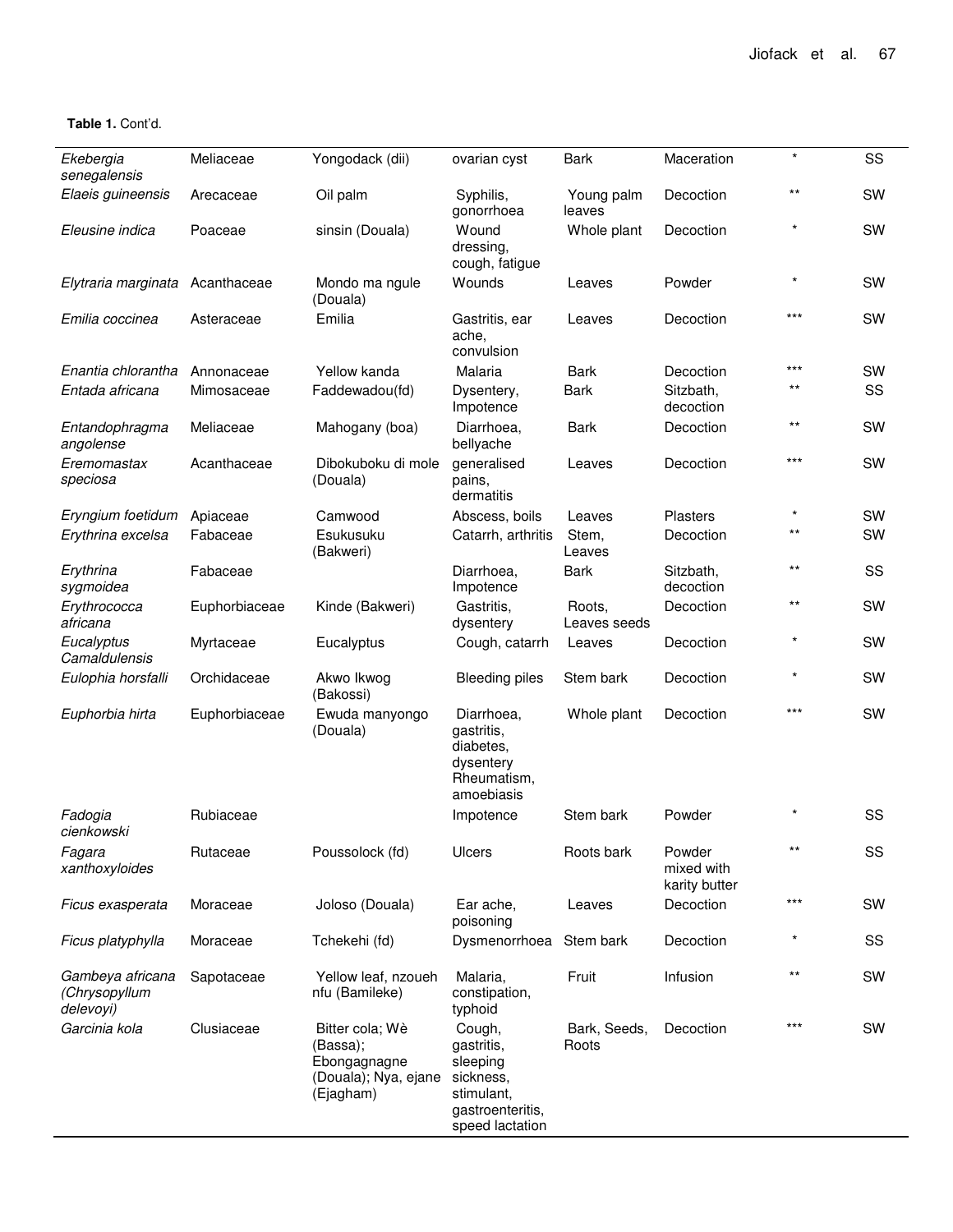| Garcinia lucida                | Clusiaceae      | Lanõ (Bassa)                                                | Indigestion,<br>flatulence,<br>stimulant,<br>diarrhoea,<br>gastritis,<br>gastralgia            | Bark, Seeds,<br>Leaves                  | Decoction                | $***$           | SW        |
|--------------------------------|-----------------|-------------------------------------------------------------|------------------------------------------------------------------------------------------------|-----------------------------------------|--------------------------|-----------------|-----------|
| Garcinia mannii                | Clusiaceae      | Chewing stick                                               | Gastralgia,<br>malaria,<br>laxation, joint<br>pains, cracks in<br>foot                         | Fruit,<br>Leaves, Bark,<br>Roots, Latex | Decoction                | $^{\star\star}$ | SW        |
| Gardenia aqualla               | Rubiaceae       | Baou (toupouri)                                             | Impotence                                                                                      | Roots bark                              | Powder                   | $\star$         | SS        |
| Gardenia<br>imperialis         | Rubiaceae       | Timbaa (dii)                                                | Gonococci,<br>male sexual<br>impotence                                                         | Roots bark                              | Decoction                | $^{\star\star}$ | SS        |
| Gardenia<br>triangacantha      | Rubiaceae       | Bao(toupouri)                                               | Lumbago,<br>cough                                                                              | Roots                                   | Powder                   | $***$           | SS        |
| Gnetum africanum               | Gnetaceae       | Eru                                                         | Widlow, ease<br>child birth                                                                    | Leaves                                  | Decoction                | $***$           | SW        |
| Gnidia kraussiana              | Thymeaceae      |                                                             | <b>STDs</b>                                                                                    | Roots                                   | Powder                   | **              | SS        |
| Gossypium<br>arboreum          | Malvaceae       | Cotton leaf                                                 | Typhoid                                                                                        | Leaves                                  | Decoction                |                 | SW        |
| Guibourtia<br>tessmannii       | Caesalpiniaceae | King stick                                                  | Cancer                                                                                         | <b>Bark</b>                             | Decoction                | ***             | SW        |
| Guiera<br>senegalensis         | Compbretaceae   |                                                             | Hypertension                                                                                   | Roots bark                              | Powder                   | $\star$         | SS        |
| Harungana<br>madagascariensis  | Hypericaceae    | Wotolongo<br>(Bakweri), Bourgal<br>(fd)<br>Tolongo (Douala) | Haemorrhoids,<br>colds,<br>dysmenorrhoea<br>, gonococci,<br>typhoid<br>poisoning,<br>diarrhoea | <b>Bark leaves</b>                      | Decoction                | ***             | SW, SS    |
| Helianthus annuus              | Asteraceae      | Sun flower                                                  | <b>Piles</b>                                                                                   | Leaves,<br><b>Flowers</b>               | Decoction                |                 | SW        |
| Hibiscus rosa-<br>sinensis     | Malvaceae       | <b>Hibiscus</b>                                             | Diarrhoea,<br>dysentery                                                                        | Leaves                                  | Decoction                | $\star$         | SW        |
| <b>Hibiscus</b><br>sabdariffa  | Malvaceae       | Foléré (fd)                                                 | Amoebiasis,<br>anaemia,<br>sexual<br>transmitted<br>diseases                                   | Fruits petals                           | Decoction<br>and mixture | $***$           | SS        |
| <b>Hibiscus</b><br>surattensis | Malvaceae       | Eyema njo<br>(Bakweri)                                      | Palpitation,<br>gastralgia                                                                     | Leaves,<br>Flower                       | Decoction                | $***$           | <b>SW</b> |
| Hymenocardia<br>acida          | Euphorbiaceae   | Nde nde (gbaya)<br>Samatahi (fd), Nde<br>nde(gbaya)         | Threatened<br>abortion,<br>typhoid,<br>fibroids, male<br>sexual<br>impotence                   | Wood leaves                             | Coal<br>Decoction        | ***             | SS, SW    |
| Hyphaene<br>thebaica           | Arecaceae       | Goriba(fd)                                                  | Hypertension                                                                                   | Fruits                                  | Eating                   |                 | SS        |
| Impatiens sp                   | Basalminaceae   | Morumerume(Oroko                                            | Infertility,<br>dysmenorrhoea                                                                  | Stem,<br>Leaves                         | Decoction                | $***$           | SW        |
| Imperata cylindrica            | Poaceae         | To'o(dii)                                                   | gonorrhoea                                                                                     | Roots                                   | Decoction                | $***$           | SS        |
| Impomoea sp.                   | Convolvulaceae  | Sope-ahente<br>(Bakossi)                                    | Colds                                                                                          | Leaves                                  | Powder                   |                 | SW        |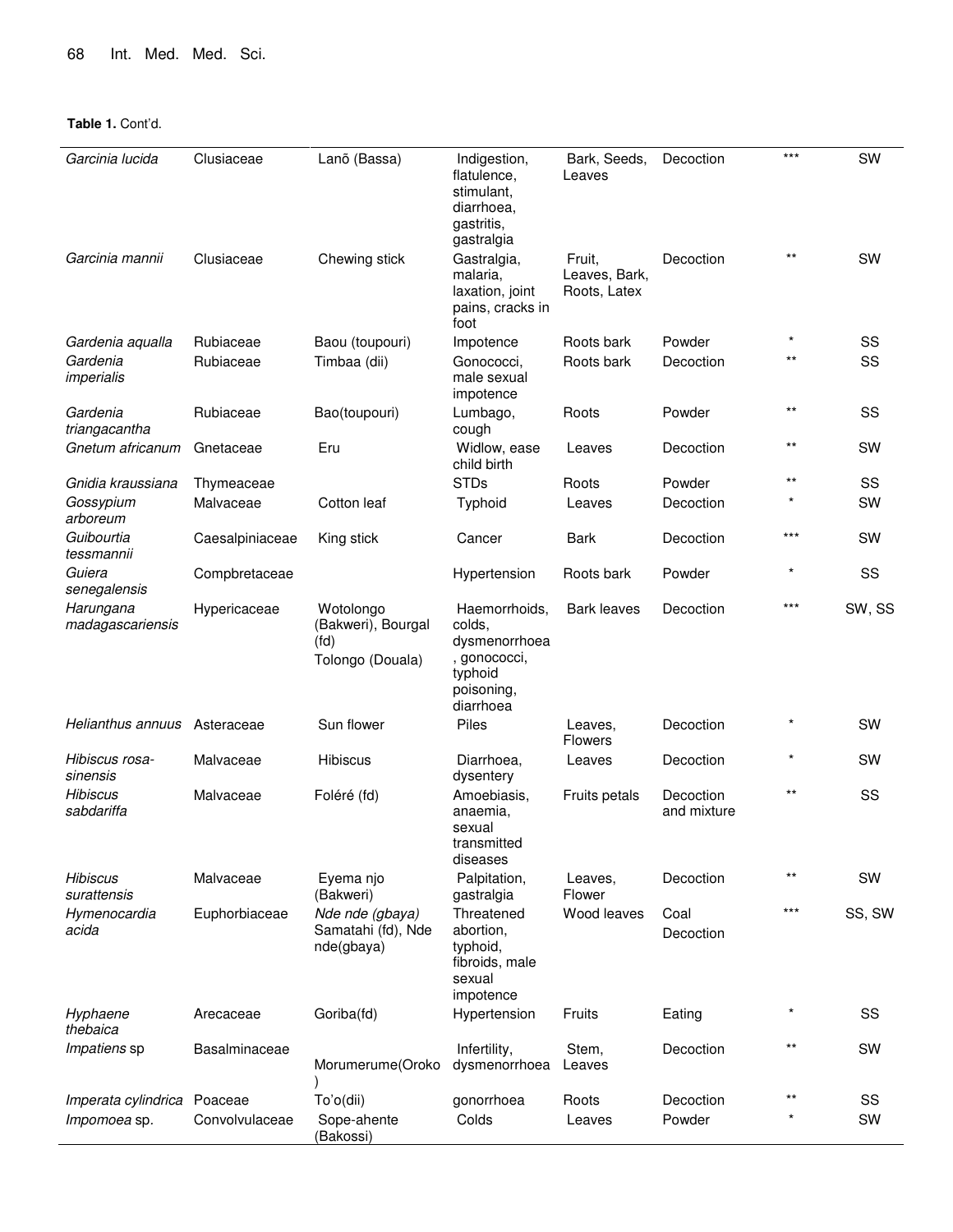**Table 1.** Cont'd.

| Isoberlinia docka              | Caesalpiniaceae     |                                                                                                | Food<br>intoxication                                    | <b>Bark</b>                       | Decoction                         | $\star$ | SS        |
|--------------------------------|---------------------|------------------------------------------------------------------------------------------------|---------------------------------------------------------|-----------------------------------|-----------------------------------|---------|-----------|
| Jateorhiza<br>macrantha        | Menispermaceae      | Limoni (Bakweri)                                                                               | Dysmenorrhoe<br>а                                       | Stem                              | Decoction                         | $\star$ | SW        |
| Jatropha curcas                | Euphorbiaceae       | Big nut                                                                                        | rheumatism<br>dermatitis<br>wounds,<br>syphilis         | Stem, Sap                         | Maceration                        | $***$   | SW        |
| Kalanchoe creneta Crassulaceae |                     | Edibe dibe (Douala)                                                                            | Ear ache,<br>Pneumonia,<br>nose bleeding                | Leaves                            | Juice<br>Infusion                 | $***$   | SS, SW    |
| Khaya<br>senegalensis          | Meliaceae           | Dalehi (fd)                                                                                    | Rheumatism,<br>arthritis.<br>elephantiasis              | Seeds                             | Oil extract                       | $***$   | SS        |
| Kigelia africana               | Bignoniaceae        | Motimbilimbi<br>(Bakweri)                                                                      | Waist pain,<br>breast infection                         | Fruit                             | Decoction                         | $***$   | SW        |
| Laccosperma<br>opacum          | Arecaceae           | Likokoko (Bakweri)                                                                             | Rheumatism,<br>cough, fracture                          | <b>Vines</b>                      | Decoction                         |         | <b>SW</b> |
| Lactuca<br>taraxasifolia       | Asteraceae          |                                                                                                | Ovarian cyst                                            | Whole plant                       | Decoction                         | $\star$ | SS        |
| Lannea<br>microcarpa           | Anacardiaceae       |                                                                                                | Elephantiasis                                           | Stem bark                         | Powder<br>mixed with<br>khaya oil | $\star$ | SS        |
| Lantana camara                 | Verbenaceae         | Mbonja satan<br>(Douala)                                                                       | Ear ache,<br>filariasis                                 | Leafy stem                        | Decoction                         | $***$   | SW        |
| Laportea aestuans              | Urticaceae          | Tatue (Bakweri)                                                                                | Anaemia, low<br>calcium,<br>fibroids,<br>dermatitis     | Leaves,<br>Stem, Roots            | Decoction                         | $***$   | SW        |
| Laportea ovalifolia            | Urticaceae          | Tolobanji (Douala)                                                                             | Poisoning,<br>fontanels.<br>flatulence,<br>tongue pains | Leafy stem                        | Decoction                         | $***$   | SW        |
| Leea guineensis                | Leeaceae            | Lingala (Bakweri)                                                                              | Abdominal<br>pains, malaria                             | Leaves,<br>Stem, Seeds,<br>Flower | Decoction                         | $***$   | SW        |
| Leonotis spp                   | Lamiaceae           | Modewart                                                                                       | Dysentery,<br>filariasis, fever                         | Leaves                            | Decoction                         | $\star$ | SW        |
| Lepidium meyenii               | <b>Brassicaceae</b> | yarro                                                                                          | Rheumatism                                              | Leaves                            | Maceration                        | $***$   | SW        |
| Leptadenia<br>hastata          | Asclepiadaceae      |                                                                                                | STDs,<br>dermatitis,<br>diabetes                        | Roots                             | Decoction                         | $\star$ | SS        |
| Leucaena<br>leucocephala       | Caesalpiniaceae     | Esum-achad<br>(Bakossi)                                                                        | Ease<br>conception                                      | Leaves, Fruits Decoction          |                                   |         | SW        |
| Lippia multifora               | Verbenaceae         | Ebanda jeka (<br>Douala)                                                                       | Fever, typhoid                                          | Leaves                            | Decoction                         | $***$   | SW        |
| Lippia rugosa                  | Verbenaceae         | Gossohi(fd)                                                                                    | Rheumatism,<br>typhoid                                  | Leaves                            | Decoction                         |         | SS        |
| Lophira alata                  | Ochnaceae           | Ironwood;<br>mbongossi (Douala)<br>Hos (Bassa); Boko<br>(Balung, Bakundu);<br>Djomgi (Bakweri) | Stops vaginal<br>discharge                              | Bark                              | Decoction                         | $***$   | SW        |
| Lophira lanceolata             | Ochnaceae           | Kofia (Gbaya)                                                                                  | Diarrhoea,<br>ovarian cyst                              | Bark                              | Decoction                         |         | SS        |
| Macaranga<br>occidentalis      | Euphorbiaceae       | Ewowo (Bakweri)                                                                                | Stomach wash<br>for pregnant<br>women                   | Stem,<br>Leaves                   | Decoction                         | $***$   | SW        |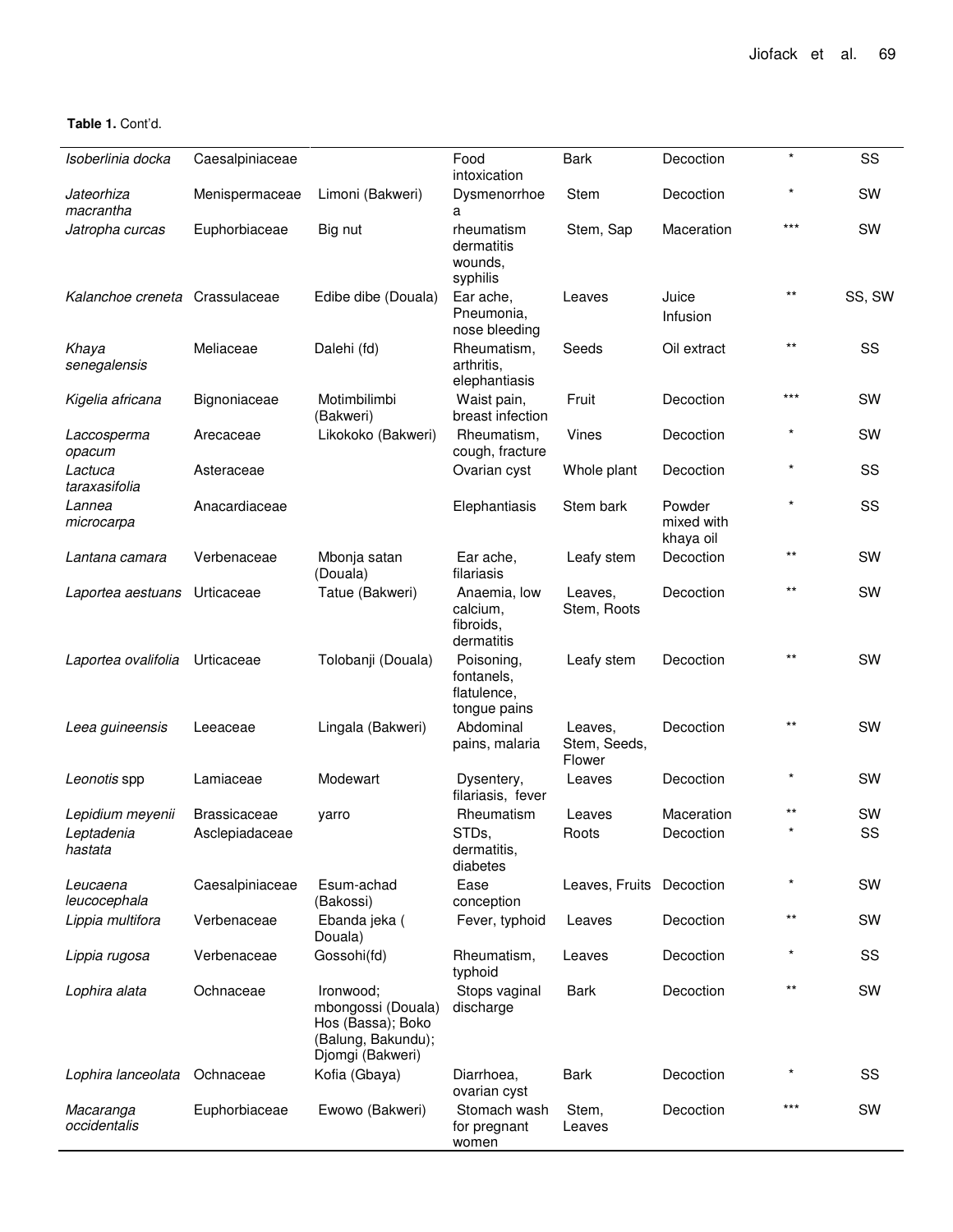| Mangifera indica          | Anacardiaceae | Mangoro (Douala)<br>Mangro (fd) | Rheumatism<br>Typhoid                                      | <b>Bark</b>                 | Decoction              | $***$ | SW, SS    |
|---------------------------|---------------|---------------------------------|------------------------------------------------------------|-----------------------------|------------------------|-------|-----------|
| Markhamia lutea           | Bignoniaceae  | Igwe (Boyo)                     | Syphilis                                                   | Leaves                      | Decoction              | $***$ | <b>SW</b> |
| Maytenus<br>senegalensis  | Celastraceae  |                                 | Oedema                                                     | Roots                       | Powder                 |       | SS        |
| Melanthera<br>scandens    | Asteraceae    | Wakasa wakasa<br>(Douala)       | Gastralgia,<br>appendicitis                                | Leafy stem                  | Decoction              | $***$ | SW        |
| Mentha piperita           | Lamiaceae     | Mint                            | Carminative<br>(stomach<br>upset)                          | Leaves                      | Decoction              |       | SW        |
| Microglossa sp            | Asteraceae    | Ekeble (Bakossi)                | Enema for<br>babies.<br>gastralgia                         | Leaves                      | Decoction              |       | SW        |
| Milicia excelsa           | Moraceae      | Iroko                           | Generalised<br>pains, typhoid,<br>malaria                  | <b>Bark</b>                 | Decoction              | $***$ | <b>SW</b> |
| Mimosa ruidica            | Mimosaceae    | Muko iyo musadi<br>(Douala)     | Dermatitis.<br>sexual<br>weakness                          | Leafy stem                  | Decoction              | $***$ | SW        |
| Momordica<br>balsamina    | Cucurbitaceae | Ndombondany<br>(Bakweri)        | Chest pains,<br>side pain,<br>rashes                       | Leaves                      | Decoction              | $***$ | SW        |
| Morinda lucida            | Rubiaceae     | Ewoka (Bakweri)                 | Stomach<br>wounds                                          | Stem, Bark,<br>Leaves, Root | Decoction              | $***$ | SW        |
| Mormodica<br>charantia    | Cucurbitaceae | Nyangala nindene<br>(Douala)    | Calms<br>contraction<br>pains at child<br>birth            | Fruit, Stem,<br>Leaves      | Decoction              | $***$ | SW        |
| Mormodica foetida         | Cucurbitaceae | Ndume (Bakossi)                 | Threatened<br>abortion,<br>gastralgia                      | Leaves                      | Decoction              |       | SW        |
| Mucuna stans              | Fabaceae      |                                 | Ovarian cyst                                               | Roots                       | Decoction              |       | SS        |
| Musa paradisiaca          | Musaceae      | Banana                          | vomiting,<br>gastritis                                     | Leaves                      | Decoction              | $***$ | SW        |
| Musanga<br>cecropiodes    | Cecropiaceae  | Lisengi (Bakweri)               | Generalised<br>pains, cough                                | Stem                        | Decoction              | $***$ | SW        |
| Nauclea latifolia         | Rubiaceae     |                                 | Digestion                                                  | Fruits                      | Eating                 |       | SS        |
| Nauclea<br>vandergouchtii | Rubiaceae     |                                 | Dermatitis,<br>wounds                                      | Leaves, Bark                | Decoction,<br>Plasters | $***$ | SS        |
| Neoboutonia manii         | Euphorbiaceae | Ebwebwe(Bakweri)                | Wounds,<br>gastritis                                       | Bark, Leaves                | Decoction              |       | SW        |
| Newbouldia laevis         | Bignoniaceae  |                                 | Ear ache,<br>cough                                         | Bark, Leaves                | Decoction              | $***$ | SW        |
| Nephrolepis<br>biserrata  | Davaliaceae   | Senja mengu<br>(Douala)         | Lower<br>abdominal<br>pains                                | Frond                       | Decoction              |       | SW        |
| Nephthytis sp.            | Araceae       |                                 | Cyst                                                       | <b>Tubers</b>               | Maceration             |       | SS        |
| Nicotiana tabacum         | Solanaceae    | tobacco, ndabah<br>(Bamileke)   | Headache,<br>dermatitis,<br>stimulant                      | Leaves                      | Plasters               | ***   | SW        |
| Ochna afzelii             | Ochnaceae     |                                 | Wounds                                                     | Roots                       | Decoction              |       | SS        |
| Ocimum basilicum          | Lamiaceae     | cotimagin                       | Delayed<br>menstruation,<br>indigestion,<br>mosquito bites | Leaves,<br><b>Flowers</b>   | Decoction              | $***$ | SW        |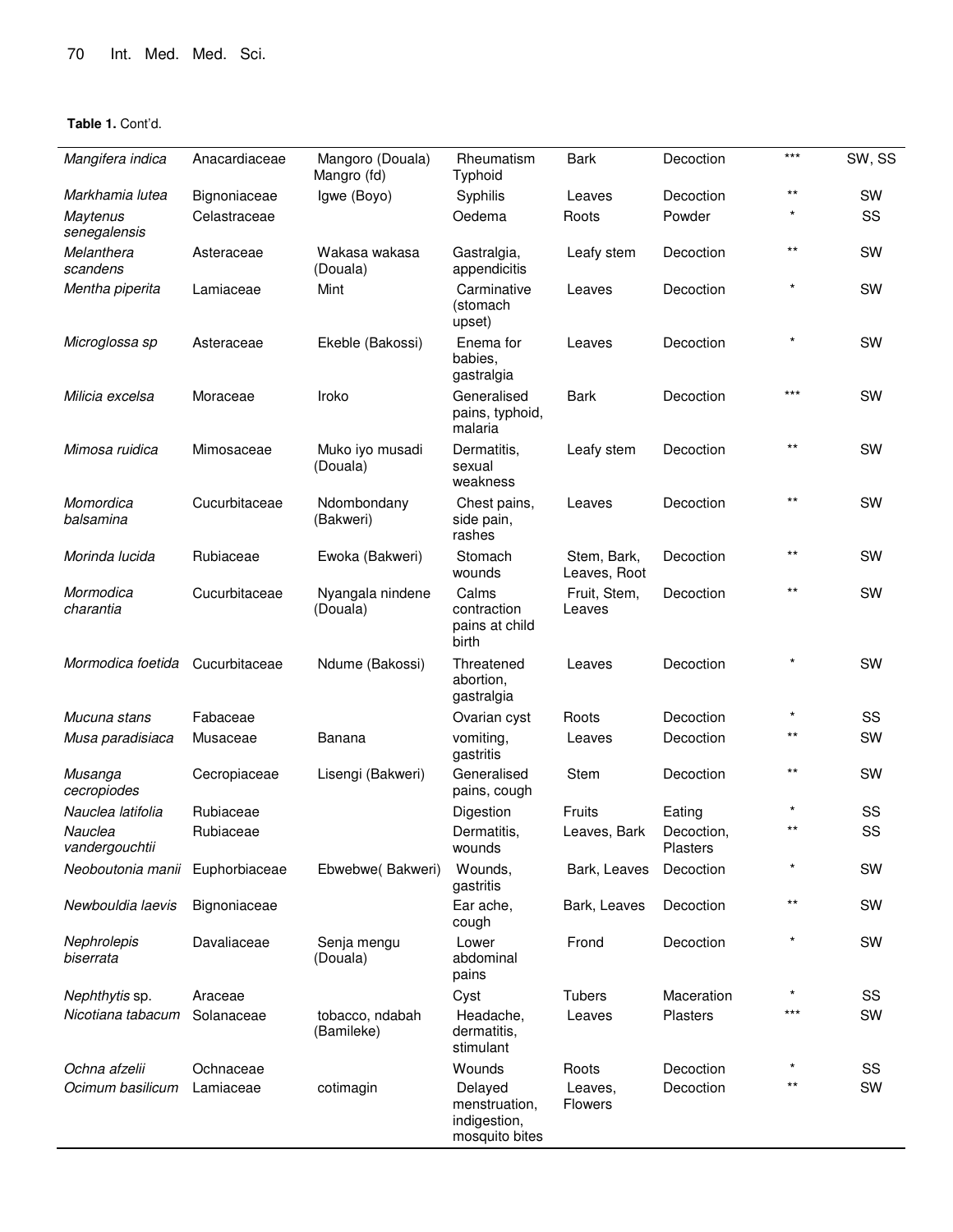**Table 1.** Cont'd.

| Ocimum<br>gratissimum            | Lamiaceae       | Masepu                                                                                   | Gastritis, fever,<br>frontal<br>headache,<br>constipation,<br>conjunctivitis        | Leaves,<br>Stem,<br><b>Flowers</b> | Decoction            | $***$   | SW        |
|----------------------------------|-----------------|------------------------------------------------------------------------------------------|-------------------------------------------------------------------------------------|------------------------------------|----------------------|---------|-----------|
| Olax sp.                         | Olacaceae       |                                                                                          | Ovarian cyst                                                                        | Whole plant                        | Decoction            | $\star$ | SS        |
| Origanum<br>marjorana            | Lamiaceae       | Majolene                                                                                 | Stress, colds                                                                       | Leaves                             | Fumigation           |         | SW        |
| Pachypodanthium<br>staudtii      | Annonaceae      |                                                                                          | Digestion,<br>Aphrodisiac                                                           | Root, Fruit                        | Eating,<br>Decoction | $\star$ | <b>SW</b> |
| Palisota hirsuta                 | Commelinaceae   | Liembemba<br>(Bakweri)                                                                   | Conjunctivitis,<br>gastralgia, boils                                                | Stem                               | Decoction            | $***$   | SW        |
| Panax sp                         | Panaceae        | Ginseng                                                                                  | Epilepsy,<br>irregular<br>menstrual cycle                                           | Roots                              | Maceration           | $***$   | SW        |
| Parkia biglobosa                 | Mimosaceae      | Nounouhi (fd)                                                                            | Ascariasis,<br>syphilis                                                             | Leaves                             | Decoction            | $***$   | SS        |
| Paullinia pinnata                | Sapindaceae     |                                                                                          | Rheumatism                                                                          | Leaves                             | Decoction            | $***$   | SS        |
| Pausinystalia<br>johimbe         | Rubiaceae       | Yohimbe                                                                                  | Constipation,<br>stimulant,<br>sexual<br>weakness                                   | <b>Bark</b>                        | Maceration           | $***$   | SW        |
| Pennisetum<br>purpureum          | Poaceae         | elephant grass,<br>likoko (Bakweri),<br>sison (Baba 1)                                   | Epilepsy                                                                            | Leaves,<br><b>Stem</b>             | Maceration           |         | SW        |
| Pennisetum sp.                   | Poaceae         | To'o (gbaya)                                                                             | Syphilis                                                                            | Rhizomes                           | Maceration           |         | SS        |
| Pentaclethra<br>macrophylla      | Mimosaceae      |                                                                                          | Cardio-<br>vascular<br>disease,<br>gonorrhoea                                       | Fruit                              | Maceration           | $***$   | SW        |
| Persea americana                 | Lauraceae       | Avocado (pear)                                                                           | antihelmintic                                                                       | Bark, Leaves                       | Maceration           | ***     | SW        |
| Phyllanthus<br>muellerianus      | Euphorbiaceae   | Tidui (gbaya)                                                                            | Rheumatism,<br>gonococci                                                            | Leaves                             | Decoction            | $***$   | SS        |
| Piliostigma<br>thonningii        | Caesalpiniaceae | Barkehi (fd)                                                                             | male sexual<br>impotence,<br>sterility in<br>women, malaria                         | Stem bark                          | Powder               | $***$   | SS        |
| Piper guineensis                 | Piperaceae      | Bush pepper;<br>Ndong (Bakossi);<br>Idoko (Bakweri);<br>Lobo (Douala);<br>Lobé (Malimba) | Cough,<br>stimulant,<br>enema                                                       | Whole plant                        | Maceration           | $***$   | SW        |
| Piper umbellatum                 | Piperaceae      | Ekongo (Oroko),<br>Dibakuboku la<br>wonja (Douala)                                       | Change of sex<br>at child birth,<br>piles, breast<br>infection, calm<br>birth pains | Flower,<br>Leaves                  | Decoction            | ***     | SW        |
| Plectranthus<br>decurrens        | Lamiaceae       | Etangloh (Bakossi)                                                                       | Enema for<br>pregnant<br>women, ease<br>delivery                                    | Whole plant                        | Decoction            | $***$   | SW        |
| Plectranthus<br>glandulosus      | Lamiaceae       | Esosa-maija<br>(Bakweri)                                                                 | dermatitis,<br>venereal<br>diseases,<br>bellyache                                   | Leaves, Sap                        | Plasters             | $***$   | <b>SW</b> |
| Portulaca oleracea Portulacaceae |                 | Nyukutu nyukutu                                                                          | Frontal<br>headache,<br>poisoning                                                   | Leafy stem                         | Decoction            |         | <b>SW</b> |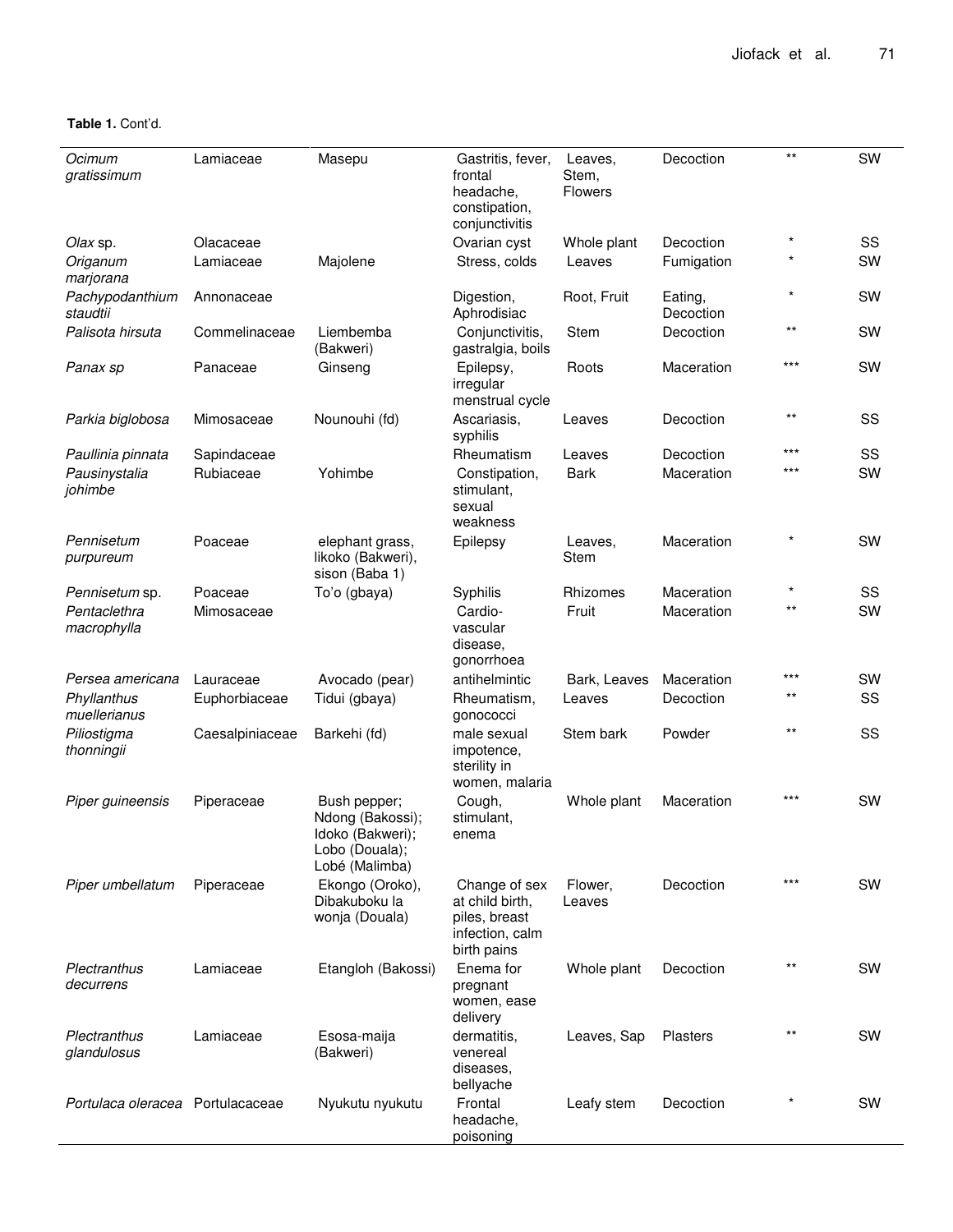| Protea eliotii                 | Proteaceae       | Levrehi (fd)                      | carious teeth,<br>haemorrhoids,<br>sores, eyes<br>worm diseases         | <b>Bark</b>                       | Decoction in<br>mouth bath,<br>fumigation | $***$    | SS        |
|--------------------------------|------------------|-----------------------------------|-------------------------------------------------------------------------|-----------------------------------|-------------------------------------------|----------|-----------|
| Prunus africana                | Rosaceae         | Pygeum                            | Malaria,<br>gastralgia,<br>chest pains,<br>heart burn,<br>madness       | <b>Bark</b>                       | Decoction                                 | $***$    | SW        |
| Pseudarthria<br>kotschyi       | Fabaceae         |                                   | scabies, sexual<br>transmitted<br>diseases                              | Roots bark                        | Powder                                    | $\star$  | SS        |
| Psidium guajava                | Myrtaceae        | Guava tree                        | Wounds,<br>diarrhoea<br>Typhoid                                         | Leaves                            | <b>Plasters</b><br>decoction              | $***$    | SW, SS    |
| Pseudospondia<br>microcarpa    | Anacardiaceae    |                                   | STD, infectious<br>diseases                                             | Leaves, Fruits                    | Decoction                                 | $***$    | SW        |
| Psorospermum<br>febrifugum     | Hypericaceae     | Saiwaki (fd)                      | Syphilis                                                                | Roots bark                        | Decoction                                 | $^\star$ | SS        |
| Pterocarpus<br>erinaceus       | Fabaceae         |                                   | Amoebiasis                                                              | Stem bark                         | Decoction                                 | $***$    | SS        |
| Pterocarpus sp1.               | Fabaceae         |                                   | ovarian cyst                                                            | Roots                             | Maceration                                |          | SS        |
| Pycnanthus<br>angolense        | Myristicaceae    | Esamba (Bakweri)                  | Fever,<br>toothache                                                     | Stem, Bark,<br>Leaves             | Decoction                                 | $***$    | SW        |
| Pycnostachys<br>pallisfusca    | Lamiaceae        |                                   | Syphilis                                                                | Roots bark                        | Decoction                                 |          | SS        |
| Rauvolfia<br>vomitoria         | Apocynaceae      | Abude or nhimpaah<br>(Bakossi)    | Typhoid,<br>antihelmintic,<br>heart ache                                | Leaves                            | Decoction                                 | $***$    | SW        |
| Rauvolfia<br>macrophylla       | Apocynaceae      | Kanja (Bakweri)                   | heart ache,<br>infectious<br>diseases                                   | Bark, Roots                       | Decoction                                 | $***$    | SW        |
| Ricinus communis               | Euphorbiaceae    | Lingatuma $-$<br>Bakweri (castor) | Sterility in<br>women                                                   | Leaves,<br>Stem, Roots,<br>Fruits | Decoction                                 | $***$    | SW        |
| Rinorea dentata                | Violaceae        | Lindu (Bakweri)                   | Headache,<br>diarrhoea                                                  | Fruits, Stem                      | Decoction                                 |          | SW        |
| Sclerocarya birrea             | Anacardiaceae    | Edi (fd)                          | Dermatitis,<br>diabetes                                                 | Leaves                            | Decoction                                 |          | SS        |
| Scoparia dulcis                | Scrophulariaceae | Jomboa (Bakweri)                  | Sores, stroke,<br>measles,<br>sexual<br>weakness                        | Leaves,<br><b>Branchlets</b>      | Maceration                                | $***$    | <b>SW</b> |
| Securidaca<br>longepedonculata | Polygalaceae     | Alahi (fd)                        | Rheumatism,<br>bronchitis,<br>snake bite,<br>gonococci,<br>ovarian cyst | Leaves,<br>Roots                  | Decoction                                 | $***$    | SS        |
| Selaginella<br>myosurus        | Selaginellaceae  | Tunda (Douala)                    | headache                                                                | Whole plant                       | Maceration                                |          | <b>SW</b> |
| Selaginella vogelii            | Selaginellaceae  | Abude (Bakossi)                   | Kidney<br>problems                                                      | Whole plant                       | Maceration                                |          | <b>SW</b> |
| Senna occidentale              | Caesalpiniaceae  | Tasba(fd)                         | Abscess                                                                 | Leaves                            | <b>Plasters</b>                           | $***$    | SS        |
| Senna sanqueana                | Caesalpiniaceae  |                                   | fibroids,<br>threatened<br>abortion                                     | Stem bark                         | Maceration                                |          | SS        |
| Setaria<br>megaphylla          | Poaceae          | Lingongi (Bakweri)                | Wounds,<br>eczema                                                       | Leaves                            | Powder                                    |          | SW        |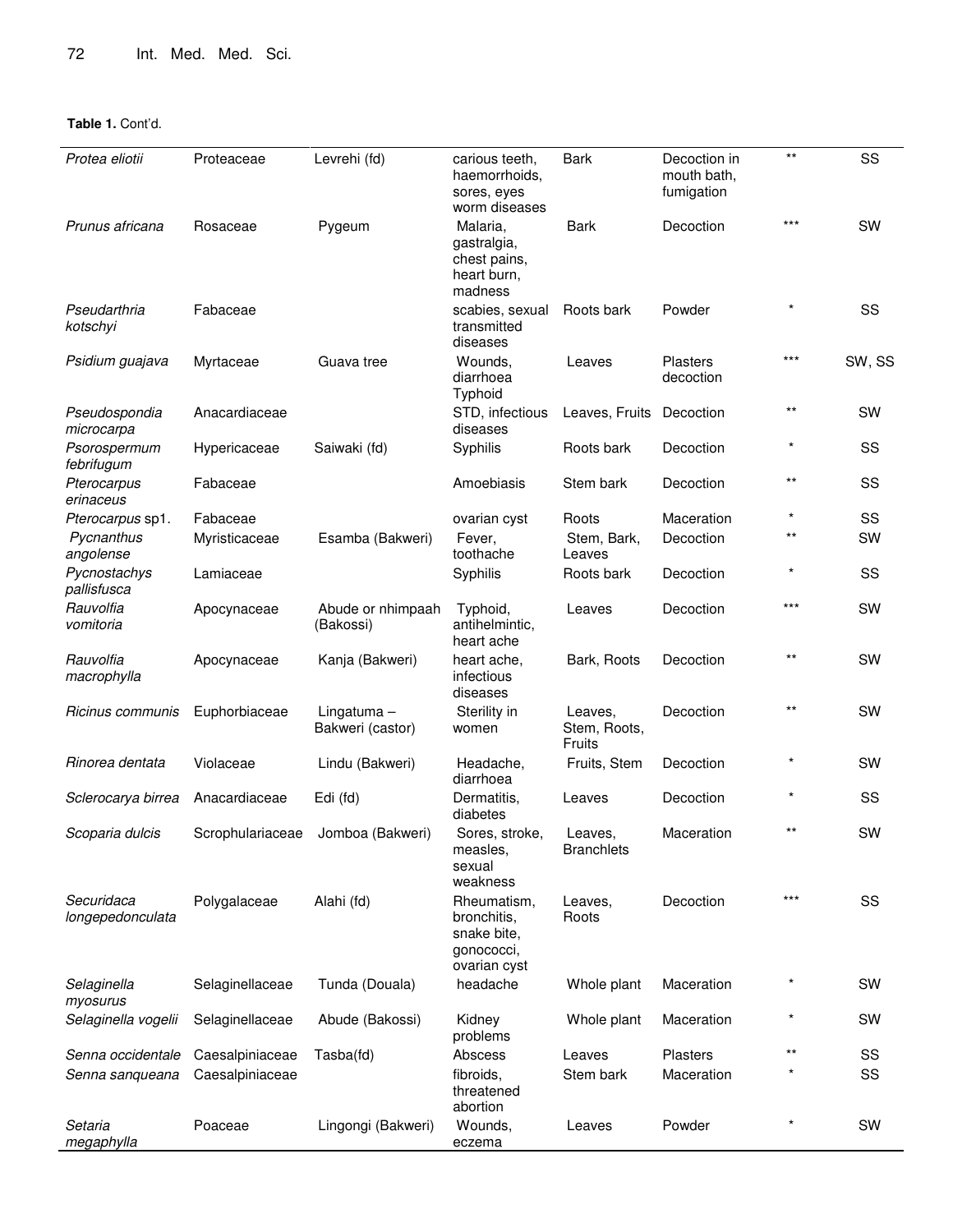**Table 1.** Cont'd.

| Sida javanensis                                      | Malvaceae       | soffo                        | Ease delivery,<br>liver disorders,<br>boils              | Fruit, Leaves         | Decoction                        | $\star$      | SW        |
|------------------------------------------------------|-----------------|------------------------------|----------------------------------------------------------|-----------------------|----------------------------------|--------------|-----------|
| Sida rhombifolia                                     | Malvaceae       | Douza (dii)                  | leucorrhoea                                              | Whole plant           | Decoction                        | $\star$      | SS        |
| Solanecio biafrae                                    | Solanaceae      | Kalavanje (Bakweri)          | Rheumatism,<br>cough                                     | Leaves                | Decoction                        | $\star\star$ | <b>SW</b> |
| Solanum gilo                                         | Solanaceae      | Nginge nisadi<br>(Douala)    | migraine                                                 | Whole plant           | Decoction                        | $***$        | SW        |
| Solanum incanum                                      | Solanaceae      | Tangalanga<br>(Douala)       | poisoning,<br>heart ache,<br>lower<br>abdominal<br>pains | Leaves                | Decoction                        | $***$        | SW        |
| Solanum<br>macrocarpon                               | Solanaceae      | Anchiye                      | diarrhoea, fever                                         | Leaves                | Decoction                        | $\star$      | SW        |
| Solanum<br>melongena                                 | Solanaceae      | Garden eggs                  | Waist pain                                               | Fruits,<br>Leaves     | Decoction                        | $\star$      | <b>SW</b> |
| Solenostemon<br>monostachyus                         | Lamiaceae       | Dimayn (Douala)              | Ease child<br>birth, frontal<br>headache                 | Leafy stem            | Decoction                        | $***$        | <b>SW</b> |
| Sorghum bicolor                                      | Poaceae         |                              | cyst                                                     | Whole plant           | Powder                           | $\star$      | SS        |
| Spathodea<br>campanulata                             | Bignoniaceae    | Echib (Bakossi)              | Crooked eye<br>problem                                   | Leaves                | Decoction                        | $***$        | SW        |
| Spilanthes filicaulis Asteraceae                     |                 | Eye for fowl                 | Poisoning,<br>eczema, cancer                             | Whole plant           | Decoction                        | $***$        | <b>SW</b> |
| Stanfieldiella<br>imperforata                        | Commelinaceae   | Esa koka (Bakweri)           | Wound<br>dressing,<br>antihelminthic,<br>headache        | Leaves                | Powder                           | $***$        | <b>SW</b> |
| Starchytarpheta<br>angustifolia                      | Verbenaceae     | Blue verbena                 | Laxative, fever,<br>cough,<br>toothache                  | Leaves                | Decoction                        | $\star$      | SW        |
| Sterospermum<br>kuntianum                            | Bignoniaceae    | Golombi (fd)                 | male sexual<br>impotence,<br>qonococci                   | Roots bark            | Powder                           | $\star$      | SS        |
| Strychnos spinosa                                    | Loganiaceae     | Moratouta (fd)               | male sexual<br>impotence                                 | <b>Bark</b>           | Powder                           | **           | SS        |
| Syzyzium<br><i>guineense</i> var.<br>macrocarpum     | Myrtaceae       | Assora (fd), Kelu<br>(gbaya) | male sexual<br>impotence                                 | Roots bark            | Powder                           | $\star$      | SS        |
| Tamarindus indica                                    | Caesalpiniaceae | Djabbe (fd)                  | sterility in<br>women,<br>dysmenorrhoea<br>, amoebiasis  | Leaves, Fruits Powder |                                  | $***$        | SS        |
| Tapinanthus<br>bangwensis sur<br>Boswellia dalzielli | Loranthaceae    | Yotéré                       | snake bite                                               | Leaves and<br>stem    | Powder<br>mixed with<br>oil      | $***$        | SS        |
| Tapinanthus<br>bangwensis sur<br>Gardenia sp.        | Loranthaceae    | Yotéré (fd)/                 | snake bite                                               | Leaves and<br>stem    | Powder<br>mixed with<br>oil      | $***$        | SS        |
| Tapinanthus<br>bangwensis sur<br>Tamarindus indica   | Loranthaceae    | Yotere (fd) /Djabbe          | sexual<br>transmitted<br>diseases                        | Leaves and<br>stem    | Powder from<br>3 plants<br>mixed | $***$        | SS        |
| <b>Tapinanthus</b><br>globiferus                     | Loranthaceae    | Lisua-la-kote<br>(Bakweri)   | Convulsion,<br>diabetes,<br>arthritis,<br>antidote       | Leaves,<br>Flower     | Decoction                        | $***$        | <b>SW</b> |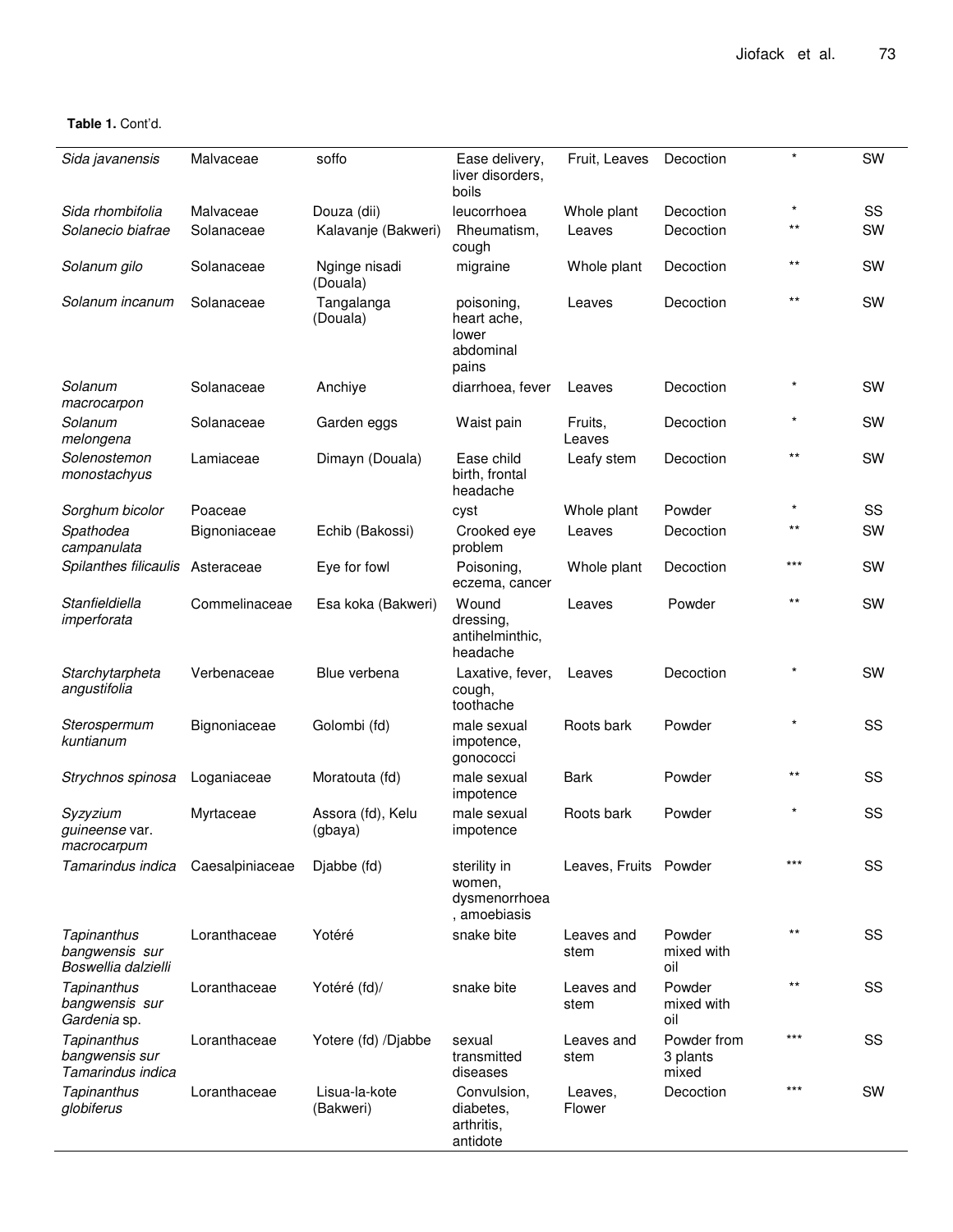| <b>Tapinanthus</b><br>sp1./sur Isoberlinia<br>docka                             | Loranthaceae                 |                                                                 | sterility in<br>women                                                                                   | Whole plant          | Maceration                                   | $\star$            | SS        |
|---------------------------------------------------------------------------------|------------------------------|-----------------------------------------------------------------|---------------------------------------------------------------------------------------------------------|----------------------|----------------------------------------------|--------------------|-----------|
| Tapinanthus<br>sp2./sur<br>Piliostigma<br>thonningii                            | Loranthaceae                 | Yotere/barkehi (fd0                                             | cyst                                                                                                    | Whole plant          | Powder                                       | $\star$            | SS        |
| Tapinanthus sp3.<br><b>Tapinanthus</b><br>sp4./sur<br>Crossopteryx<br>febrifuga | Loranthaceae<br>Loranthaceae | Yotere<br>Yotere<br>(fd)/Rhimajoga (fd)                         | cyst<br>threatened<br>abortion                                                                          | Seeds<br>Whole plant | Cooking<br>Make nodes<br>with sida<br>acuata | $\star$<br>$\star$ | SS<br>SS  |
| Taraxacum<br>officinale                                                         | Asteraceae                   | Dandelion                                                       | Liver disorders,<br>kidney<br>problems,<br>spleen<br>problems,<br>diuretic                              | Whole plant          | Decoction                                    | $***$              | SW        |
| Telfairia<br>occidentalis                                                       | Cucurbitaceae                | Okongobong                                                      | Typhoid,<br>dermatitis                                                                                  | Leaves               | Decoction                                    | $\star$            | <b>SW</b> |
| Tephrosia sp.                                                                   | Fabaceae                     |                                                                 | menstrual<br>disorders                                                                                  | <b>Bark</b>          | Maceration                                   | $\star$            | SS        |
| Terminalia<br>avicennioides                                                     | Combretaceae                 | Gbakoa (gbaya),<br>Koulahi (fd)                                 | sexually<br>transmitted<br>diseases                                                                     | Roots bark           | Powder from<br>3 plants<br>mixed             | $\star$            | SS        |
| Terminalia<br>glaucescens                                                       | Combretaceae                 | Koulahi (fd)                                                    | haemorrhoids,<br>diarrhoea                                                                              | Leaves, Bark         | Sitzbath,<br>decoction                       | $***$              | SS        |
| Tetrapleura<br>tetraptera                                                       | Mimosaceae                   | Esekeseke<br>(Bakweri)                                          | stimulates<br>lactation,<br>convulsion,<br>gastralgia                                                   | Fruit, Stem          | Decoction                                    | $***$              | SW        |
| Thaumatococcus<br>daniellii                                                     | Marantaceae                  | Eteve (Bakweri)                                                 | Liver disorders,<br>laxative                                                                            | Leaves,<br>Fruits    | Decoction                                    |                    | SW        |
| Tragia volubilis                                                                | Euphorbiaceae                | Itambi (Bakweri)                                                | Urethritis,<br>abortion<br>enema,<br>infertility,<br>generalised<br>pains,<br>antimicrobial<br>diseases | Stem,<br>Leaves      | Decoction                                    | $***$              | <b>SW</b> |
| Treculia africana                                                               | Moraceae                     | Bwembi (Bakweri);<br>Bofem (Bafaw);<br>Ofino, mfin<br>(Ejagham) | dermatitis                                                                                              | Leaves, Bark Powder  |                                              |                    | SW        |
| Trichilia emetica                                                               | Meliaceae                    |                                                                 | Amoebiasis,<br>sexual<br>transmitted<br>diseases                                                        | Roots bark           | Decoction<br>and mixture                     | $***$              | SS        |
| Trichilia rubescens Meliaceae                                                   |                              | Eveve (Bakweri)                                                 | Antiparasitic<br>diseases, fever,<br>gonorrhoea,<br>enema,<br>antiseptics                               | Bark, Stem           | Decoction                                    | $***$              | <b>SW</b> |
| Triumfetta<br>tomentosa                                                         | Tiliaceae                    | Evangua (Bakweri)                                               | stomach wash<br>after childbirth                                                                        | Leaves               | Decoction                                    |                    | <b>SW</b> |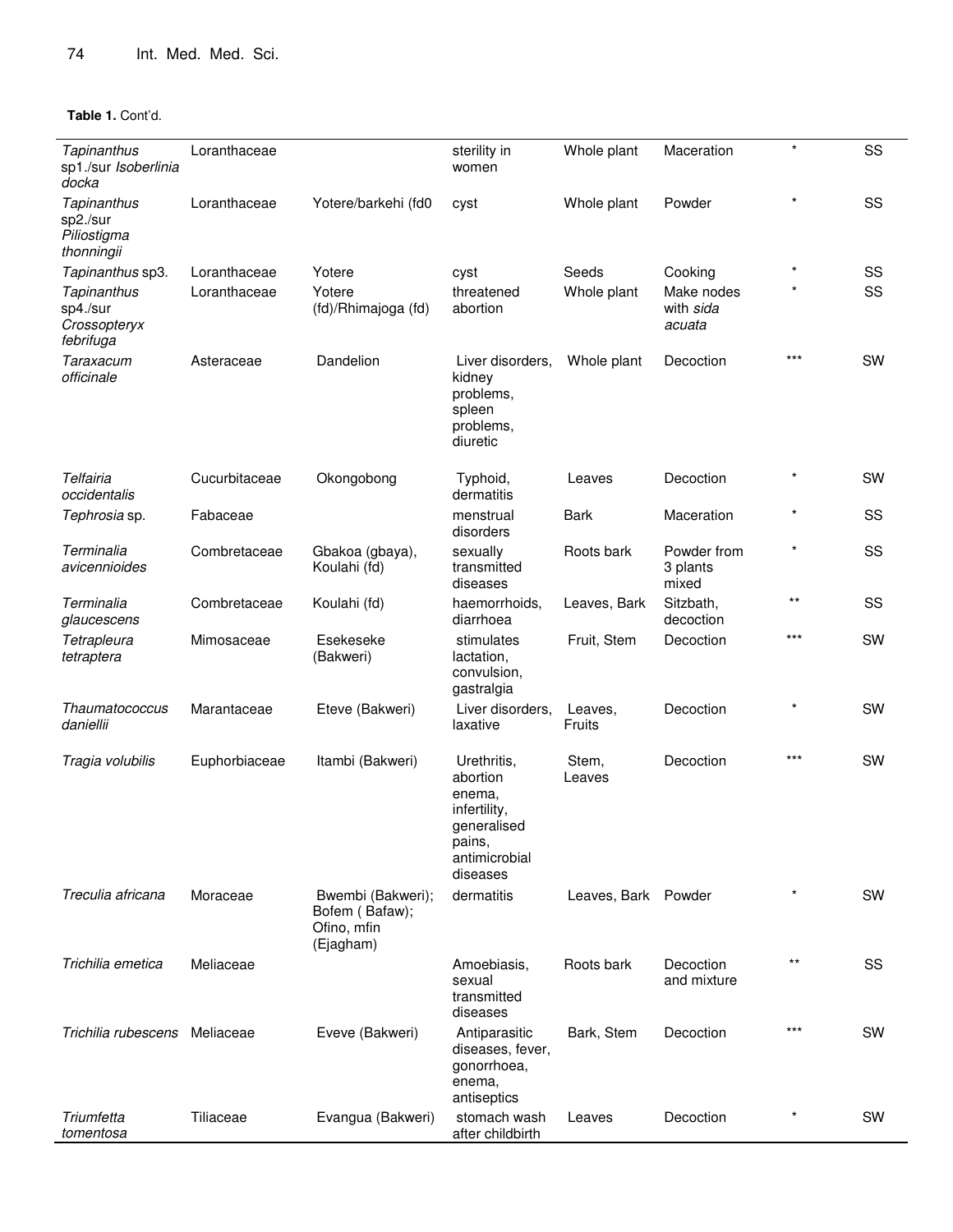**Table 1.** Cont'd.

| Uapaca sp                     | Euphorbiaceae | Jososo (Bakweri)   | Wounds,<br>diarrhoea                                  | Leaves,<br>Stem  | Powder                            | $\star$ | SW |
|-------------------------------|---------------|--------------------|-------------------------------------------------------|------------------|-----------------------------------|---------|----|
| Urena lobata                  | Malvaceae     |                    | wounds                                                | Leaves           | Powder                            | $\star$ | SS |
| Uvariodendron<br>connivens    | Annonaceae    | Ekenju (Bakweri)   | dermatitis, liver<br>disorders                        | Fruits, Seeds    | Decoction                         |         | SW |
| Valeriana<br>officinalis      | Valerianaceae | Valerian           | <b>Nervous</b><br>disorders.<br>epilepsy,<br>hysteria | Leaves           | Decoction                         | $***$   | SW |
| Vernonia<br>amygdalina        | Asteraceae    | <b>Bitter leaf</b> | piles, poor<br>digestion,<br>poisoning,<br>diabetes   | Leaves           | Decoction                         | $***$   | SW |
| Vernonia<br>quineense         | Asreraceae    | Ginsen             | Antiparasitic<br>diseases.<br>Malaria, STD            | Roots            | Decoction,<br>Powder              | $***$   | SW |
| Vernonia sp.                  | Asteraceae    |                    | ovarian cyst                                          | Roots            | Infusion                          | $\star$ | SS |
| Vernonia<br>stellullifera     | Asteraceae    | Efanja (Bakweri)   | stops<br>miscarriage,<br>dysentery,<br>tetams         | Whole plant      | Decoction                         | $***$   | SW |
| Vigna unguiculata             | Fabaceae      |                    | cyst                                                  | Seeds            | Cooking                           | $\star$ | SS |
| Vitellaria paradoxa           | Sapotaceae    | Karehi (fd)        | worms, ulcers,<br>diarrhoea                           | <b>Bark</b>      | Decoction                         | $***$   | SS |
| Voacanga africana Apocynaceae |               | Voacanga           | Treats<br>madness,<br>gonorrhoea                      | Leaves,<br>Seeds | Decoction                         | $***$   | SW |
| Voanzou<br>subterana          | Fabaceae      |                    | threatened<br>abortion                                | Whole plant      | Make nodes<br>with sida<br>acuata |         | SS |
| Waltheria<br>americana        | Sterculiaceae | Kapapi (fd)        | wounds.<br>gonococci                                  | Roots            | Decoction of<br>powder            | $\star$ | SS |
| Ximenia<br>americana          | Olacaceae     | Mii(gbaya)         | Dysentery,<br>fibroids, sleep<br>diseases             | Roots            | Infusion                          | ***     | SS |
| Zea mays                      | Poaceae       | Maize              | Worm expeller,<br>bladder<br>problems                 | Seed, Silk       | Decoction                         | $***$   | SW |
| Zingiber officinale           | Zingiberaceae | Ginger             | rheumatism                                            | Roots            | Decoction                         | $***$   | SW |
| Ziziphus<br>mucronata         | Rhamnaceae    | Djaabe (fd)        | <b>Bilharziosis</b>                                   | Roots bark       | Decoction                         |         | SS |

or disorders treated include typhoid, male sexual disorders, malaria, gonococci, gastritis, rheumatism, gastralgia, fever, dysentery, diarrhoea, dermatitis, boils, cough, wounds, syphilis, cysts, sterility in women, sexual transmitted diseases, ovarian cysts and amoebiasis (Table 3). Two hundred and five plants are used to cure these twenty diseases or disorders mentioned above. Thus 106 (62%) and 99 (68%) in this précised case were investigated respectively in the sudano-sahelian and Littoral and South-West ethnoecological zones. In all, 68% of the plants inventoried are use in these two regions to treat more than twenty important diseases. Approximately 22 and 12 traditional healers, 45 and 28

elders and peasants, 12 and 7 traders were interviewed respectively in the south west and sudano-sahelian regions. A comparison of results is based on 12 therapeutic indications and distribution pattern are presented in Table 4 and Figure 2. The final recommendation suggested by traditional healers is the use of 2 - 3 months long phytotherapy with *Aloe vera, Lippia multiflora, Ocimum basilicum* and *Prunus africana* to clean up primarily the body and prevent the collapse of immune system while administering subsequent medical therapy.

Seven to thirty three plant species recorded in the present study were also documented by several other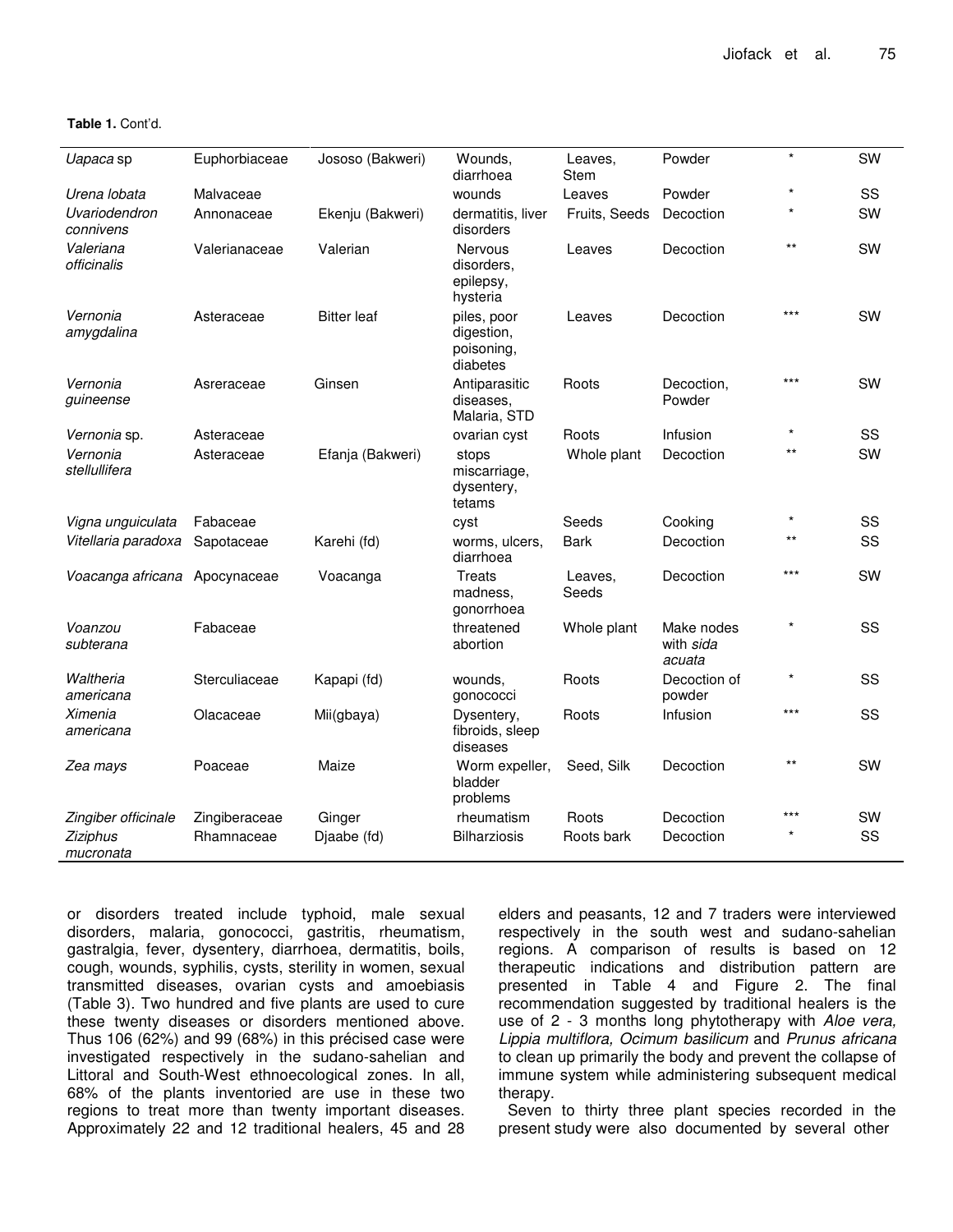

**Pathologies** 

**Figure 2.** Distribution patterns of plants number and pathologies according to the ethnoecological region.

researchers in different countries (Thornell and Sandberg, 2007). In addition, about 30 plants in the list are appears in the synopsis WHO monographs on medicinal plants of Cameroon (Nkongmeneck et al., unpublished). According to the documented results from sudano-sahelian region, 92 plant species are used to treat single pathology, while 24 intervenes are used in the treatment of two pathologies. Plants used in the treatment of three ailments are *Bridelia ferruginea* to treat arthritis, snake bite and lumbago; *Gardenia triangacantha* for lumbago, rate and cough; *Hibiscus sabdarifa* for amoebiasis, STD and anaemia; *Khaya senegalensis* for rheumatism, arthritis and elephantiasis; *Pilliostigma thonningii* for male sexual impotence, sterility in women and malaria; *Tamarindus indica* for sterility in women, dysmenorrhoea and amoebiasis; *Vitellaria paradoxa* for worms, ulcers and diarrhoea and *Ximenia americana* for dysentery, fibroids and sleep disorders. Three of the plants are used in the treatment of four pathologies,

especially *Protea eliotii,* used to treat carious teeth, haemorrhoids, sores and eyes worm diseases, *Hymenocardia acida* for threatened abortion, typhoid, fibroids and male impotence, and *Crossopterix febrifuga* for sterility in women, syphilis, ovarian cyst and threatened abortion. *Securidaca longepedonculata* is used to treat five pathologies (rheumatism, bronchitis, snake bite, gonococci, ovarian cyst) and is also widely used in this part of the country because of their several usefulness. Therefore, 43 plant species are used individually in medicine preparations, 60 others are used to treat two or three ailments. Apart from these, sixteen plant species are used in the treatment of four pathologies. They are *Aframomum melegueta, Ageratum conizoides, Aloe vera, Anthocleista vogelii, Azadirachta indica, Cassia occidentalis, Laportea aestuans, Laportea ovalifolia, Piper umbelatum, Starchytarpheta angustifolia, Tapinanthus globiferus, Taraxacum officinale, Uvariodendron connivens* and *Vernonia amygdalina*.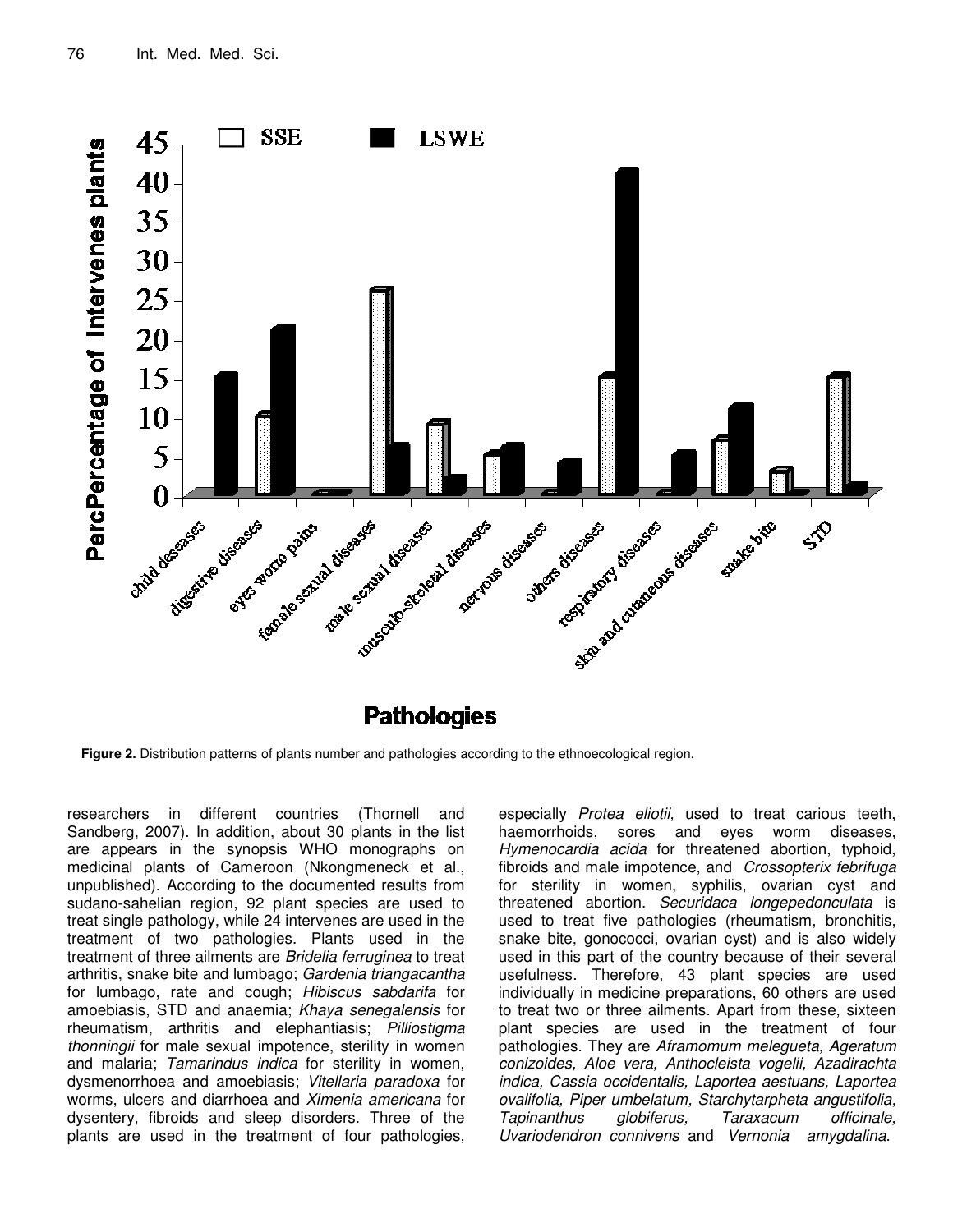**Table 2.** Plants sold in herbal markets according to the ethnoecological region.

| <b>Plants</b>             | Sudano-Sahelian region | <b>Littoral and South-west region</b> | <b>Total</b> |
|---------------------------|------------------------|---------------------------------------|--------------|
| Aframomum flavum          |                        | 1                                     |              |
| Aframomum melegueta       |                        | 4                                     | Δ            |
| Afzelia africana          |                        |                                       |              |
| Ageratum conyzoides       |                        |                                       |              |
| Alchornea cordifolia      | 2                      |                                       | 2            |
| Aloe vera                 |                        |                                       |              |
| Azadirachta indica        |                        |                                       |              |
| Baillonella toxisperma    |                        | 2                                     | 2            |
| Bersama abyssinica        |                        |                                       |              |
| Carica papaya             |                        | 3                                     | 3            |
| Carissa edulis            |                        |                                       |              |
| Cassia alata              |                        | 5                                     | 5            |
| Centella asiatica         | 2                      |                                       | 2            |
| Chrysanthellum americanum | 3                      |                                       | 3            |
| Crinum sp.                | 2                      |                                       | 2            |
| Dosternia mannii          |                        | 2                                     | 2            |
| Enantia chorantha         |                        |                                       |              |
| Eremomastax speciosa      |                        | 2                                     | 2            |
| Garcinia cola             |                        | 6                                     | 6            |
| Garcinia lucida           |                        | 6                                     | 6            |
| Lippia multiflora         |                        | 2                                     | 2            |
| Nauclea latifolia         | 2                      |                                       | 2            |
| Nauclea vandergouchtii    |                        |                                       |              |
| Newbouldia laevis         |                        |                                       |              |
| Ocimum basilicum          |                        |                                       | 3            |
| Pachypodanthium staudtii  |                        |                                       |              |
| Panax sp                  |                        | 2                                     | 2            |
| Pausinystalia johimbe     |                        | 3                                     | 3            |
| Prunus africana           |                        | 5                                     | 5            |
| Pseudospondia microcarp   |                        |                                       |              |
| Pycnanthus angolense      |                        | 2                                     | 2            |
| Solanum melongena         |                        |                                       |              |
| Vernonia amygdalina       |                        |                                       |              |
| Vernonia guineense        |                        |                                       |              |
| <b>Total</b>              | 15                     | 70                                    | 85           |

Further, in this region 5 plant species are used to treat six pathologies, such as *Alstonia boonei* which is used to treat malaria, worms, fracture, lactation failure, chest pains and diarrhoea; *Bryophyllum pinnatum* for antiseptics, eye and ear infections, boils, abscess, headache and cough; *Ceiba pentandra* used to treat AIDS, chest pains, purgative, heart palpitations, diabetes and gastritis; *Garcinia kola* and *Garcinia lucida* used to treat respectively cough, gastritis, stimulation, gastroenteritis, speed lactation, sleeping sickness and indigestion, flatulence, stimulation, diarrhoea, gastritis and gastralgia. Concerning these five last plants, they are widely used in this part of the region, and a part of the *Bryophyllum pinnatum* which is ruderal, the four others are forest plants and their barks are extremely exploited

and sold in and out the country, except *Garcinia kola* whose fruits are used in medicine because of their high flavonoids rate contents, as well as the plant bark's. These results were also reported by many researchers (Mapongmetsem, 2007; Nkuinkeu et al., 2007; Cox, 1991 and Tongo and Ekwalla, 2003).

From our taxa list exotic species (*Alium cepa, Azadirachta indica, Bryophyllum pinnatum, Caladium bicolour, Capsicum frutescens, Chromolaena odorata, Carica papaya, Cassia occidentalis, Cassia alata, Cymbopogon cytratus, Lantana camara, Mangifera indica, Ocimum gratissimum, Ricinus communis, Zingiber officinale, Acacia nilotica, Arachis hypogea, Hibiscus sabdariffa, Psidium guajava, Cinnamomum verum Taraxacum officinale, Solanum melongena, Panax sp,*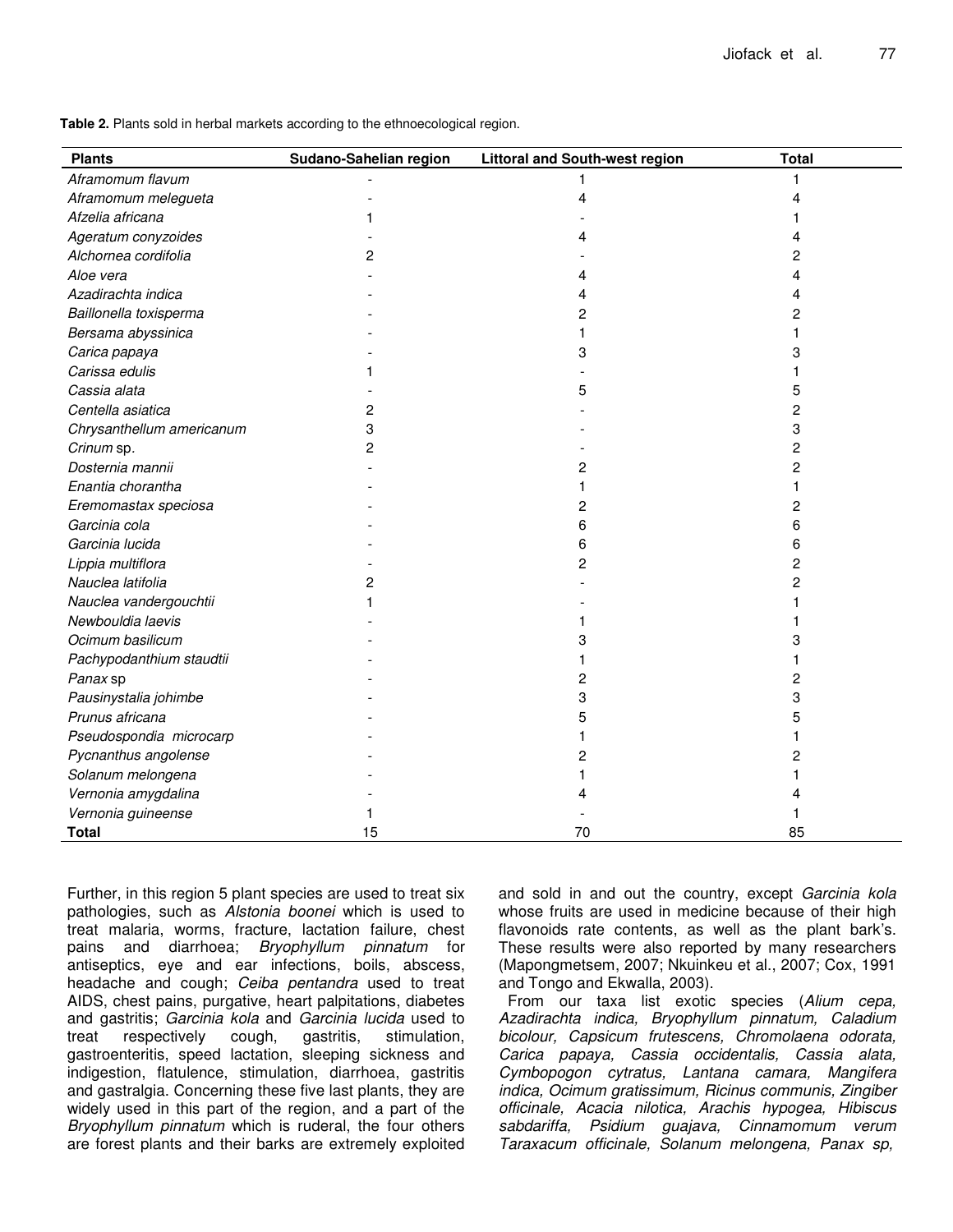| <b>Diseases</b>               | SS <sub>E</sub> | (%) | <b>LSWE</b> | $(\%)$ | Number of plants used | (%) |
|-------------------------------|-----------------|-----|-------------|--------|-----------------------|-----|
| Amoeabiasis                   | 8               | 5   |             |        |                       |     |
| <b>Boils</b>                  |                 |     |             |        |                       |     |
| Cough                         |                 |     |             |        |                       |     |
| Cyst                          |                 |     |             |        |                       |     |
| Dermatitis                    |                 |     | 15          |        | 15                    |     |
| Diarrhoea                     |                 |     |             |        |                       |     |
| <b>Dysentery</b>              |                 |     |             |        |                       |     |
| Fever                         |                 |     |             |        |                       |     |
| Gastralgia                    |                 |     |             |        |                       |     |
| Gastritis                     |                 |     | 12          |        |                       |     |
| Gonococci                     |                 |     |             |        |                       |     |
| Malaria                       |                 |     |             |        |                       |     |
| Male sexual disorder          | 15              |     |             |        | 5                     |     |
| Ovarian cyst                  | 12              |     |             |        | 2                     |     |
| Rheumatism                    |                 |     |             |        |                       |     |
| Sesual Transmittable Diseases |                 |     |             |        |                       |     |
| Sterility in women            |                 |     |             |        |                       |     |
| Syphilis                      |                 |     |             |        |                       |     |
| Thyphoid                      |                 |     |             |        |                       |     |
| Wounds                        |                 |     |             |        |                       |     |

**Table 3.** Ethnobotanical uses focusing in the treatment of major diseases in the survey areas.

SSE = Sudano-sahelian ethnoecological region; LSWE = Littoral and South-west ethnoecological region.

**Table 4.** Comparison of the two ethnoecological regions of Cameroon.

| <b>Therapeutic indications</b> | <b>SSE (%)</b> | LSWE $(\%)$ | <b>Total</b> |
|--------------------------------|----------------|-------------|--------------|
| Child diseases                 | -              | 15(3)       | 15           |
| Dermatitis                     | 12(7)          | 47 (11)     | 59           |
| Digestive diseases             | 35(10)         | 91(21)      | 126          |
| Eyes worm pains                |                | $2(-)$      | 2            |
| Female sexual dysfunctions     | 46 (26)        | 29(6)       | 75           |
| Male sexual dysfunctions       | 15(9)          | 11 $(2)$    | 26           |
| Musculo-skeletal diseases      | 8(5)           | 26(6)       | 34           |
| Nervous diseases               |                | 20(4)       | 20           |
| Respiratory diseases           |                | 24(5)       | 24           |
| Snake bite                     | 6(3)           | 1 $(-)$     |              |
| <b>STD</b>                     | 26 (15)        | 6(1)        | 32           |
| Others diseases                | 26 (15)        | 178 (41)    | 204          |

SSE = Sudano-sahelian ethnoecological region; LSWE = Littoral and South-west ethnoecological region.

*Origanum marjorana, Mentha piperita, Valeriana officinalis, Corchorius olitorius*) represents around 5 - 10% of the total inventories. These include forest species (21%), sahelian and savannah species (8.42%), some widespread, widely cultivated plants (60%) and several species like *Ageratum conyzoides* and *Commelina benghalensis* which are unknown in origin (Letouzey, 1986).

As different herbs can be administered to cure the same disease and various herbs share a common name;

to reach to the exact and right herb type, and to prevent any misunderstanding or misusage of the herbal plants, herbalists and medicinal healers need to know the botanical names and ask by these names during purchase.

It's clear that the diversity of climate and environmental conditions (especially in the Sudano-sahelian region) can change the biological properties of some plants, as well as the ecosystem or ecology of the plant, that is why a plant such as *Aframomum melongueta* used in the South